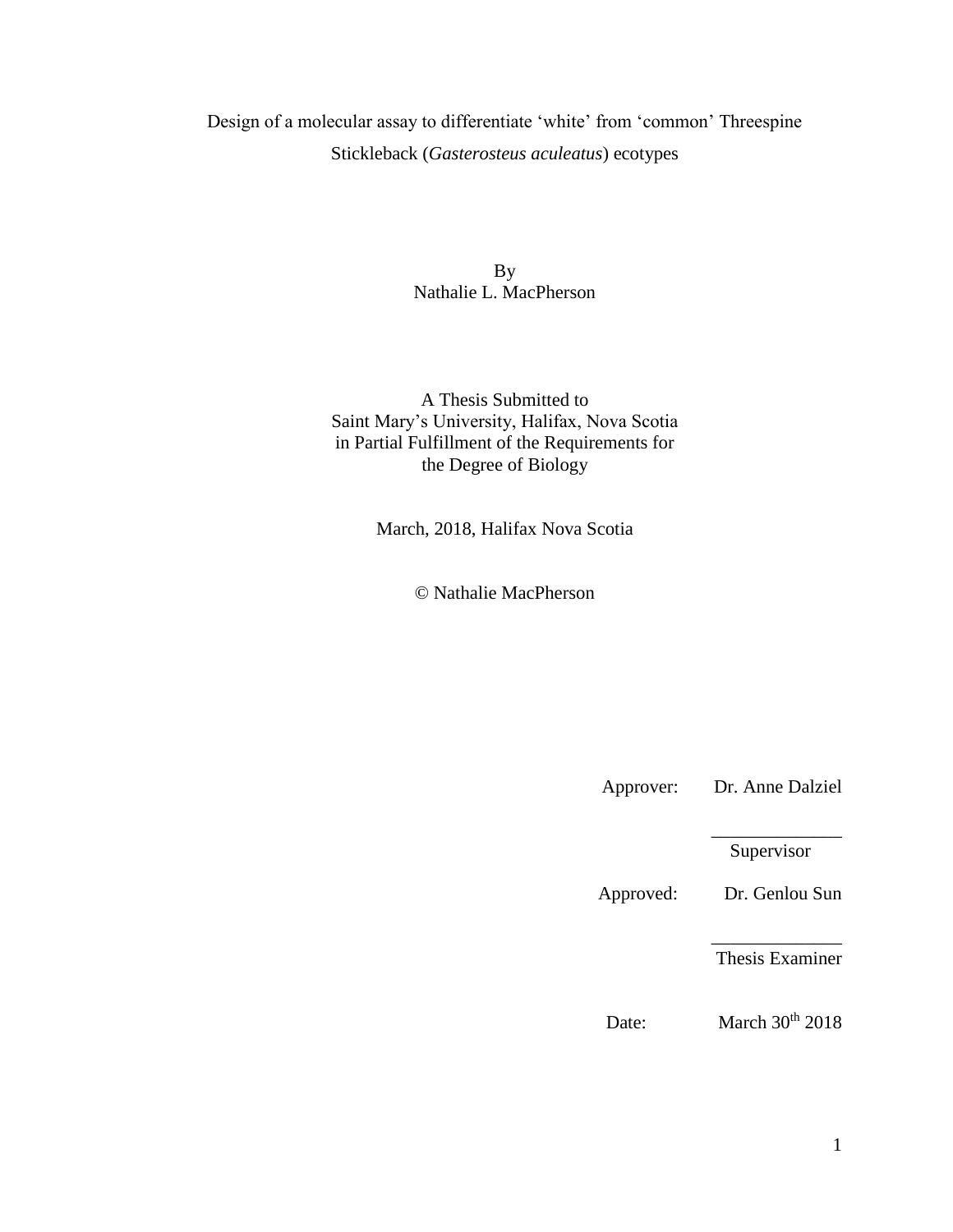Design of a molecular assay to differentiate 'white' from 'common' Threespine Stickleback (*Gasterosteus aculeatus*) ecotypes

Nathalie MacPherson

## **ABSTRACT**

<span id="page-1-0"></span>The 'White' Threespine Stickleback is a form of stickleback endemic to Nova Scotia, Canada, which exists sympatrically with the 'common' marine Threespine Stickleback. These fish differ in both morphology and behaviour. White stickleback change colour to an iridescent white during the breeding season rather than blue like the commons. Common males also care for eggs while they are in their nests whereas white males remove eggs from their nests and disperse them throughout the surrounding algae. Aside from male breeding colouration there are no known morphological traits that clearly differentiate white from common ecotypes. Therefore, an effective identification method is necessary to classify females, juvenile males, and mature males outside of the breeding season to study the mechanisms underlying adaptive divergence in colouration and parental care. White and common stickleback do form genetically distinct groups and in this thesis I attempted to develop a molecular assay to identify the fish by using previously identified regions of the stickleback genome with high differentiation between the two ecotypes. I designed primer sets to amplify microsatellite markers from these 'outlier' regions and analyzed allele frequencies of three loci with a discriminant analysis of principal components. I found that the use of only three markers was insufficient to differentiate the ecotypes, so the addition of other markers will be needed to design a successful assay.

March 2018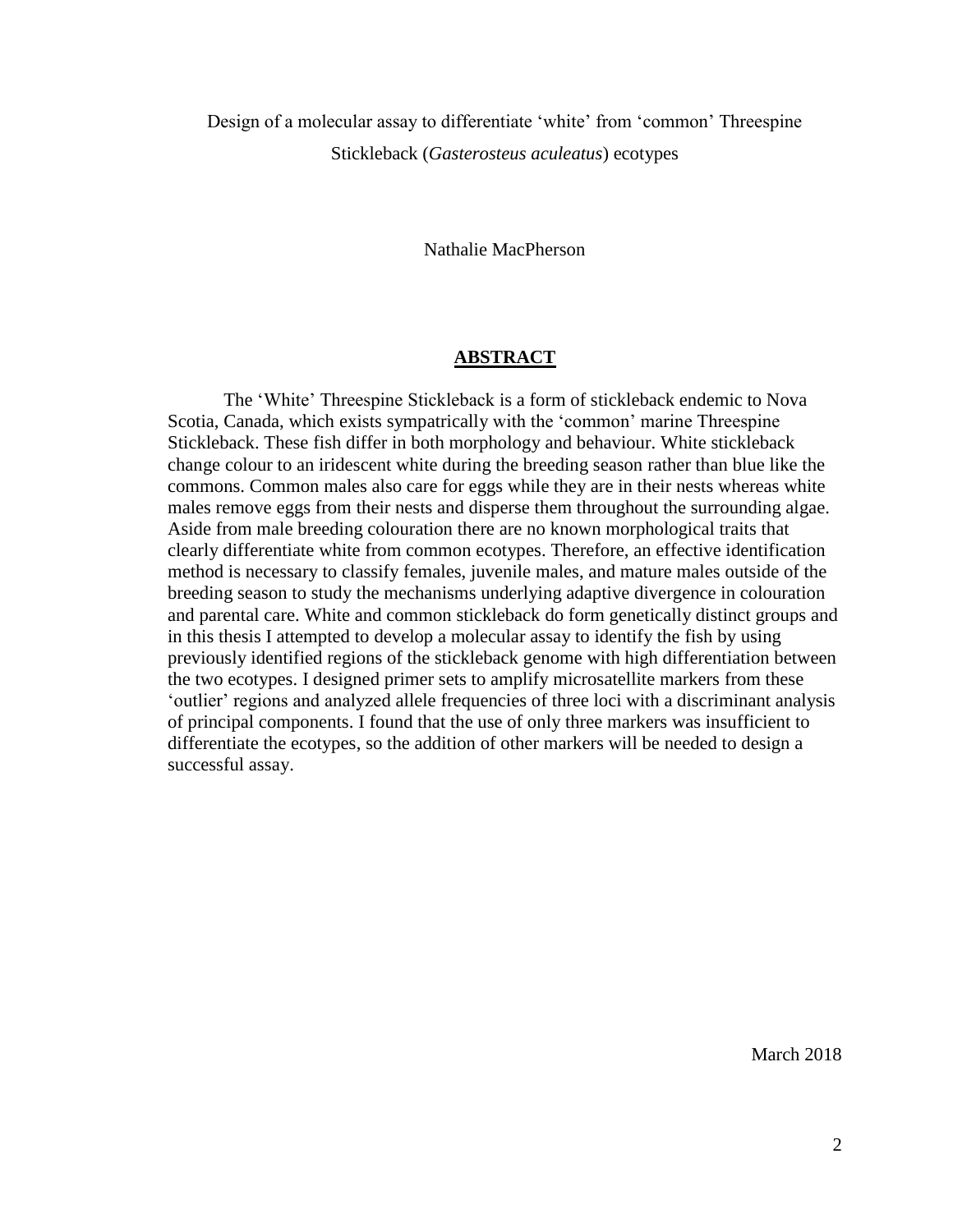## **Table of Contents**

| 1.2 Threespine Stickleback as a Model Organism for Local Adaptation and Ecological   |
|--------------------------------------------------------------------------------------|
| 1.3 The White Stickleback: an Understudied Threespine Stickleback Ecotype 6          |
|                                                                                      |
|                                                                                      |
|                                                                                      |
| 2.1 Collection of Threespine Stickleback (Gasterosteus aculeatus) Tissue Samples  11 |
|                                                                                      |
|                                                                                      |
|                                                                                      |
|                                                                                      |
|                                                                                      |
|                                                                                      |
|                                                                                      |
| 3.1 Genetic Confirmation of Individual Sex Identification from Field Observation16   |
|                                                                                      |
| 3.2 Testing Primers for Variation in Selected Microsatellites on Agarose Gels 16     |
|                                                                                      |
|                                                                                      |
|                                                                                      |
|                                                                                      |
|                                                                                      |
|                                                                                      |
|                                                                                      |
|                                                                                      |
|                                                                                      |
|                                                                                      |
|                                                                                      |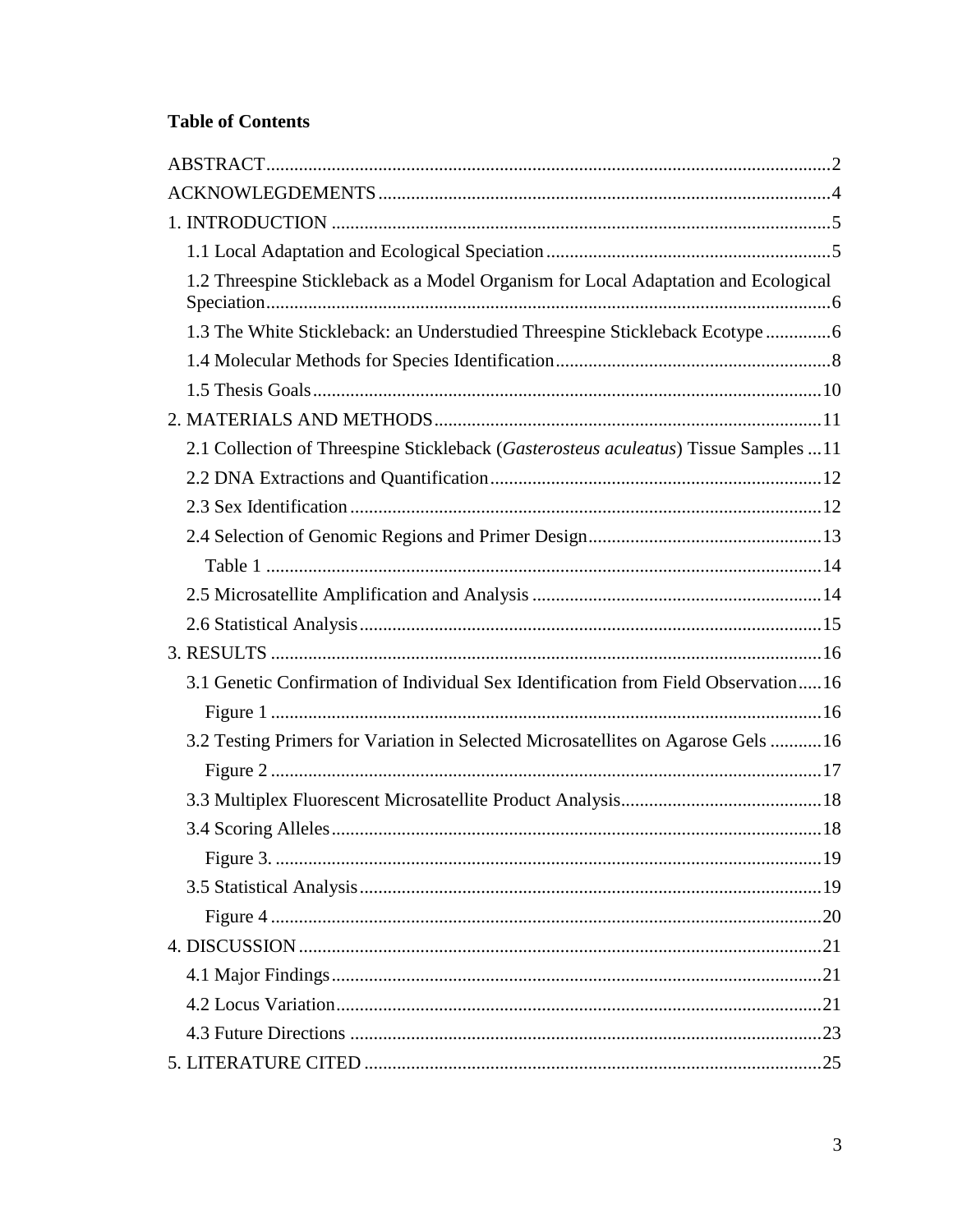## **ACKNOWLEGDEMENTS**

<span id="page-3-0"></span>I would like to thank my supervisor, Dr. Anne Dalziel, for giving me the opportunity to work with her and experience the process of scientific research and writing. I will always be grateful to her for teaching me valuable laboratory skills, as well as for her support, direction and feedback, and encouragement throughout my thesis. Her constant positive attitude and enthusiasm made working with her a delightful experience. I also appreciate the help, guidance and good humour of Dr. Laura Weir who provided me with valued assessments and comments on my work and occasional snacks to power through the day. I thank Dr. Tim Frasier for access to his laboratory and equipment as well as teaching me how to use them and answering any of my questions. I express my gratitude to Dr. David Dansereau and Dr. Tim Frasier again as well as my fellow Honours classmates 2017/2018 for their help and evaluations of my work. The continuous help and support from the Dalziel/Weir fish lab was invaluable to me throughout my project. Thank you to SMUWorks for funding. To my friends and family, thanks for believing in me and listening to my whining and complaining when I was stressed. And finally to my fishy friends, thanks you for your generous tissue donations as well as helping me relax when I took mental breaks to care for you all.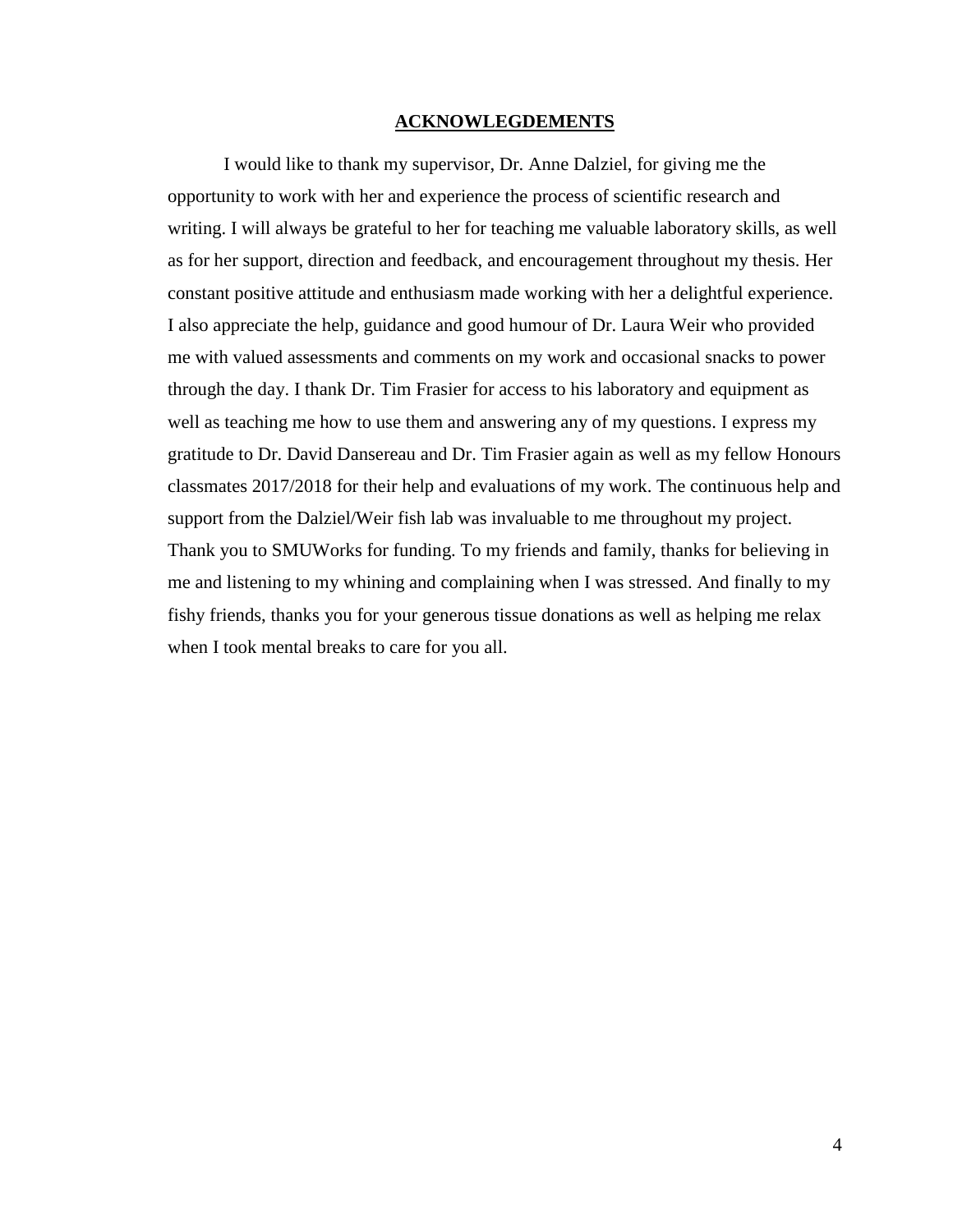## <span id="page-4-0"></span>**1. INTRODUCTION**

#### <span id="page-4-1"></span>**1.1 Local Adaptation and Ecological Speciation**

One of the major objectives of evolutionary biology is to understand the mechanisms leading to the formation of new species (Schluter 2001; Butlin *et al.* 2012; Lowry 2012; Ravinet *et al.* 2017). There is still controversy in the academic community as to how to best define a species (Coyne & Orr 1998; Lowry 2012), but most biologists follow Ernst Mayr's biological species concept. The biological species concept defines a species as a group or population of interbreeding individuals that are reproductively isolated from other taxa and for which the reproductive isolation is genetically based (Coyne & Orr 1998). Therefore, understanding and identifying the causes of reproductive isolation are key to the study of speciation. Speciation can result from arbitrary processes such as genetic drift, or as a result of divergent natural selection (Schluter 2001). The latter process, termed ecological speciation, results from the evolution of reproductive isolation between two groups over time due to local adaptation to distinct environments (Coyne & Orr 1998; Schluter 2001). It has been determined that speciation is often associated with divergent natural selection, and this has led to renewed interest in the ecological conditions promoting this process and its underlying mechanisms (Nosil *et al.* 2009; Butlin *et al.* 2012; Schafer & Wolf 2013). While speciation is often a slow process taking thousands or even millions of years, it can occur very rapidly (Schluter 2001; McKinnon & Rundle 2002). 'Young species' are generally beneficial model systems for the study of ecological speciation and local adaptation and their underlying mechanisms. These populations, currently in the process of adaptation and speciation, are advantageous to study as they are more likely to lead to the discovery of the original mechanisms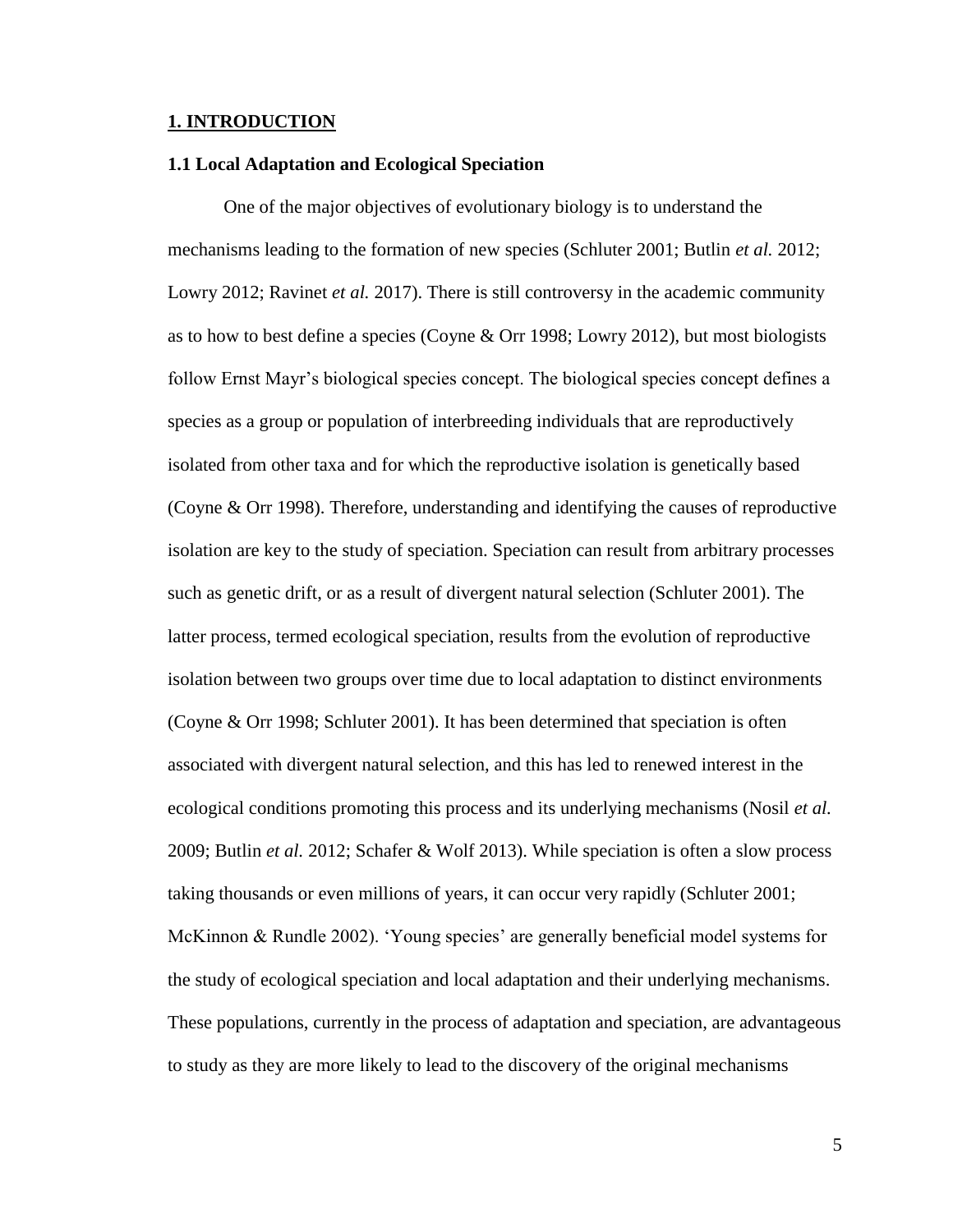causing adaptive divergence which could otherwise be masked by subsequent mutations over time (Samuk 2016).

# <span id="page-5-0"></span>**1.2 Threespine Stickleback as a Model Organism for Local Adaptation and Ecological Speciation**

The Threespine Stickleback (G*asterosteus aculeatus)* has often been used as a model organism for the study of local adaptation and ecological speciation (Blouw & Hagen 1990; McKinnon & Rundle 2002; Samuk 2016). Stickleback are small ray finned fish which can be found throughout the northern hemisphere in both marine and freshwater (Blow & Hagen 1990; Bell & Foster 1994; McKinnon & Rundle 2002; Samuk 2016). There are three main lineages of Threespine Stickleback found in the Japan Sea, Pacific, and Atlantic oceans (Toli *et al.* 2016). In each of these lineages, populations have repeatedly, and independently, adapted to new environments, including freshwater (McKinnon & Rundle 2002). These various lineages and populations are collectively referred to as the Threespine Stickleback complex (Blow & Hagen 1990; Bell & Foster 1994; McKinnon & Rundle 2002; Jones *et al.* 2012; Samuk 2016).

## <span id="page-5-1"></span>**1.3 The White Stickleback: an Understudied Threespine Stickleback Ecotype**

The 'white' stickleback ecotype is endemic to Nova Scotia and exists in sympatry or parapatry with the 'common' marine Three-spine Stickleback ecotype (Blouw & Hagen 1990; Samuk 2016). While these ecotypes may be found in the same locations they might not always be present at the same time (A. Dalziel, L.Weir, A. Haley, & N. MacPherson unpublished observations). The most prominent distinguishing characteristics between the two forms are the breeding colouration and parental care behaviour of males (Blouw & Hagen 1990; Samuk 2016). During the breeding season, ranging from late April to July, stickleback males will change colour (Blouw & Hagen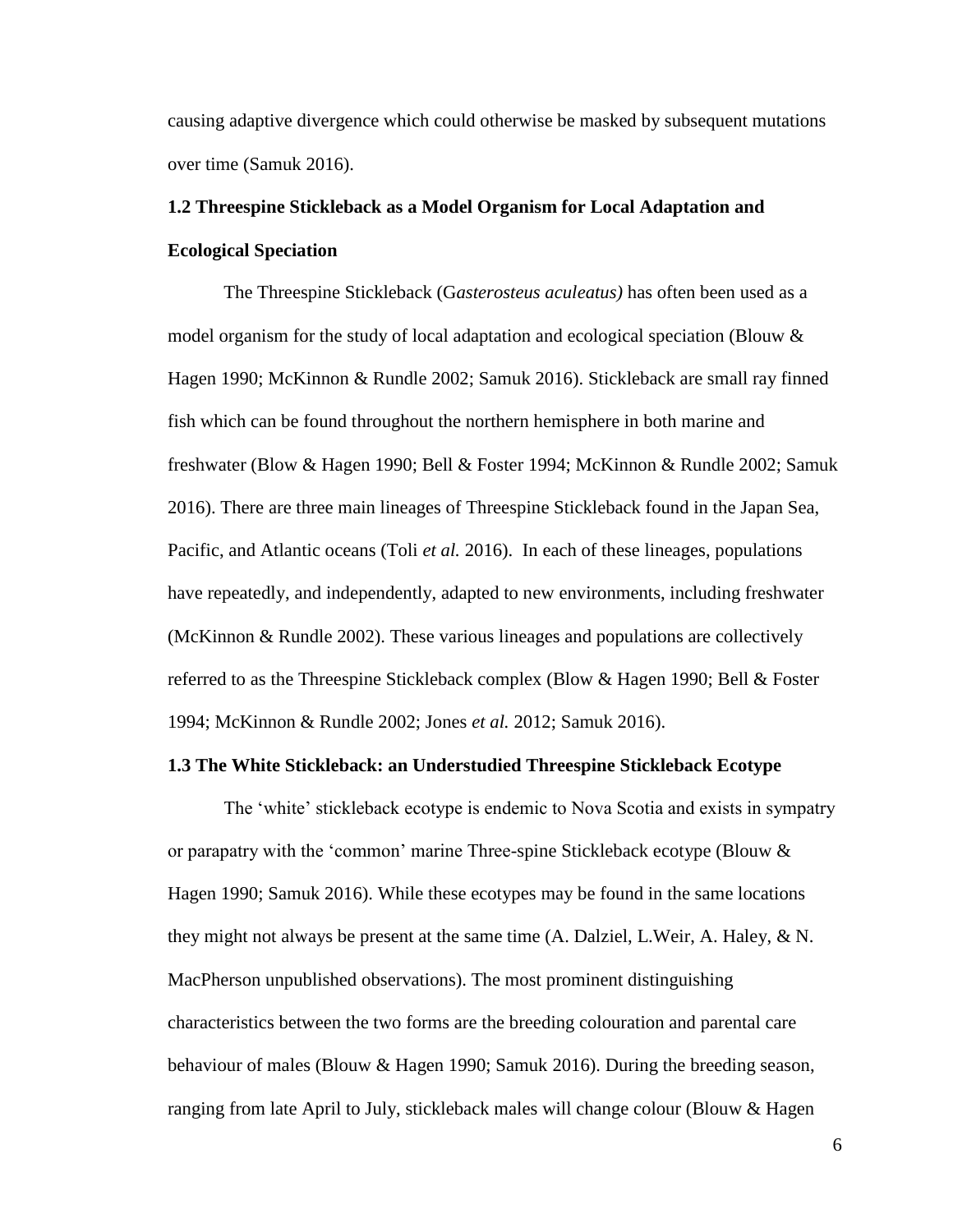1990). Males attract females with their bright colouration and vigorous dancing displays. The males then lead the females back to their nests where the females then decide whether or not to mate with the male (Blow & Hagen 1990). The common Three-spine Stickleback develops a blue-green dorsum, red throat, and blue iris (Blouw & Hagen 1990). Alternatively the white stickleback will become highly conspicuous with a bright white dorsum, red throat, and blue iris (Blow & Hagen 1990). Outside of the breeding season there is no colour difference between white and common stickleback males. Morphologically, the white sticklebacks have moderately smaller body size and also possess slightly shorter pelvic spines than the common Threespine Stickleback (Blouw & Hagen 1990; Samuk 2016). There are a number of behavioural differences between the white and common stickleback which make the white ecotype interesting to study. Nest sites vary between the two forms; as white males will nest only in filamentous algae above the substrate, whereas common males nest on the substrate (Blow & Hagen 1990; Jamieson *et al.* 1992). The white ecotype also exhibits a loss of parental care. Unlike the common males that care for their eggs by fanning fresh water over them, white males remove eggs from their nests and disperse them in the surrounding algae (Blow & Hagen 1990). The white stickleback also appear to be more tolerant to environmental changes than the common stickleback, particularly temperature and salinity variation. White males breed in warmer waters and frequently cross the halocline to reach their nesting sites above the substrate (A. Haley, personal observations).

Research has suggested that the white stickleback has recently diverged from the common marine form as there is very low genetic differentiation between the fishes and ongoing gene flow (McKinnon & Rundle 2002; Samuk 2016). This divergence is thought to have been brought on by both natural and sexual selection (McKinnon & Rundle 2002;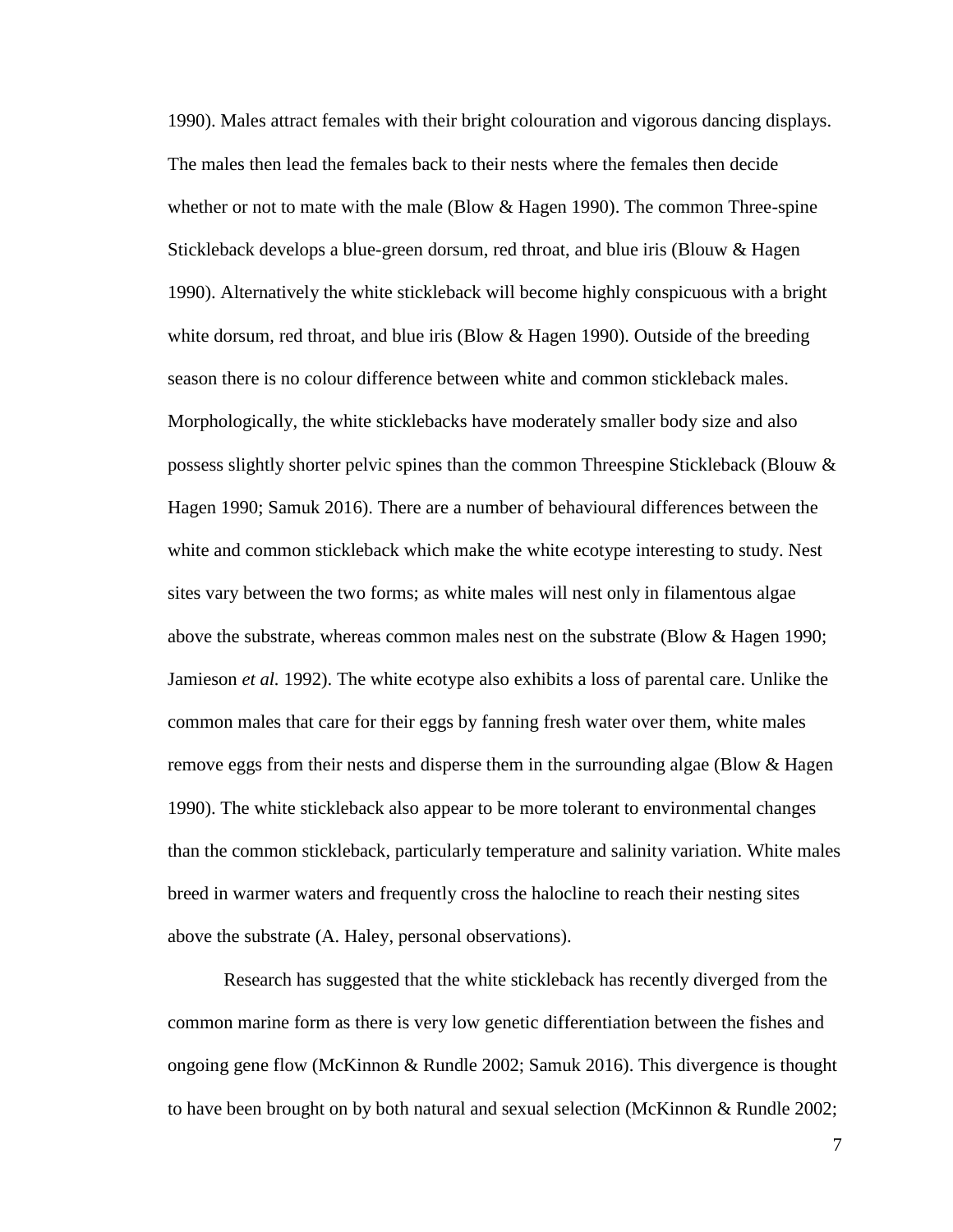Samuk 2016). In spite of their sympatric existence and low genetic differentiation, the white and common stickleback display reproductive isolation (Blow & Hagen 1990; McKinnon & Rundle 2002; Samuk 2016). Hybrids have been produced in laboratory settings however they have not been documented to occur in nature (Blow & Hagen 1990; Blow 1996). When presented with a choice, females of both ecotypes responded to the white males, but only the white females mated with the white males, as common females eventually left to find a common male (Blow & Hagen 1990; Jamieson *et al.* 1992).

This recent divergence, with the opportunity for hybridization, makes the white and common Nova Scotian ecotypes ideal for the study of speciation and local adaptation (Blow 1996; Samuk 2016). However, as there are no differences in male breeding colouration outside of the breeding season, and juveniles and females of both forms cannot be visually differentiated, morphologically distinguishing the two ecotypes can be very difficult (Blow & Hagen 1990). The inability to identify individual fish is a major obstacle for researchers attempting to compare the ecotypes. Another hindrance to studying these fish is how quickly the breeding colours of the males fade when the fish are caught, stressed, or otherwise disturbed, as the males of both ecotypes are very similar without their breeding colours (Blow & Hagen 1990). This reaction to stress can easily cause doubt as to the identity of the male fish unless released and observed until breeding colouration returns (A. Haley & L. Weir, personal communication). It would therefore be beneficial to implement a reliable molecular identification method to study and work with these ecotypes.

#### <span id="page-7-0"></span>**1.4 Molecular Methods for Species Identification**

Many species have yet to be identified and categorized, and this can cause problems in conservation, management, education, and research for which it is imperative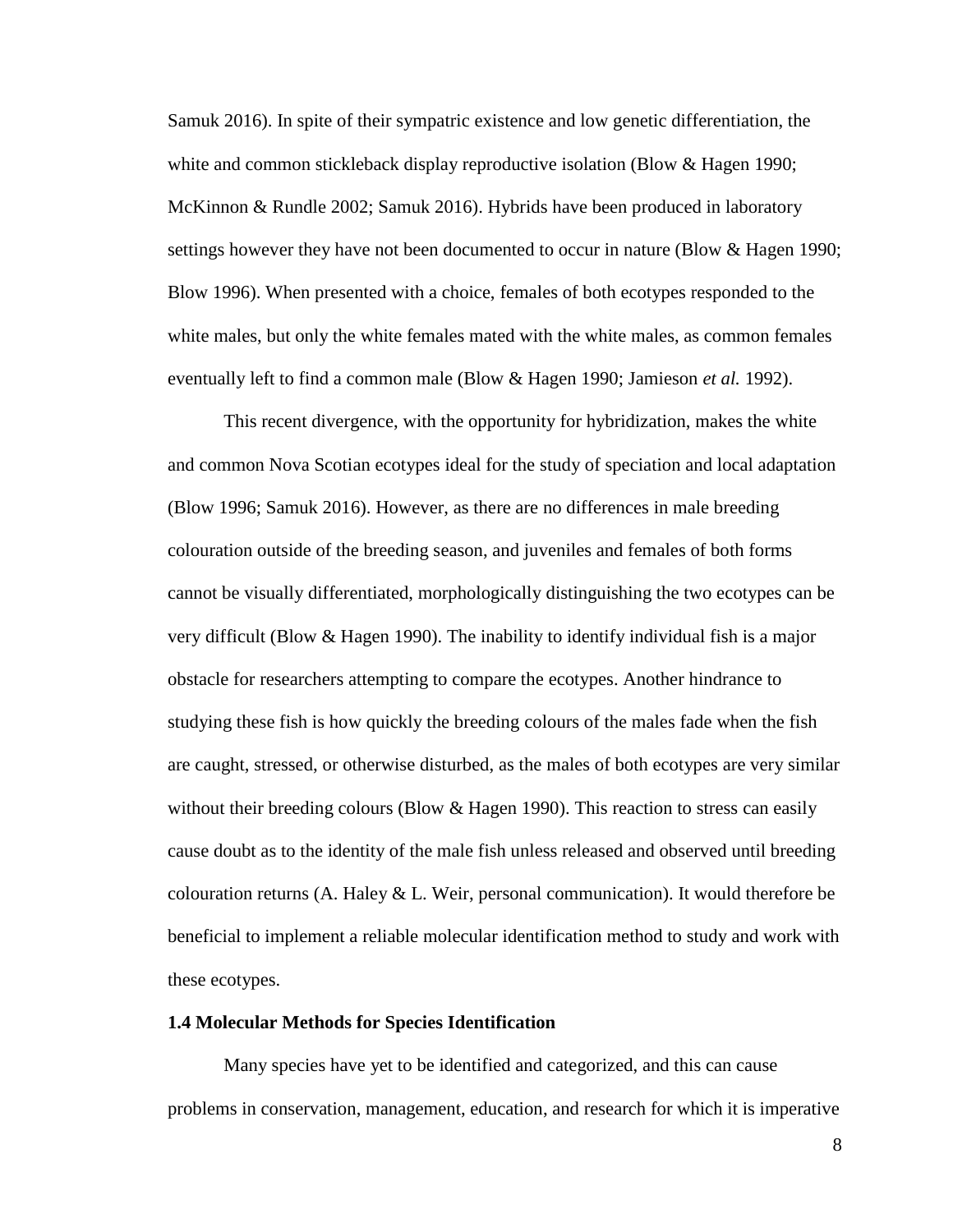to have proper species identification (Brickford *et al*. 2006). Even a single inaccurately classified individual could potentially discredit a study and severely impact a population (Brickford *et al*. 2006; Toli *et al*. 2016). Molecular sex identification can be used to identify individuals in sexually monomorphic species (Toli *et al.* 2016). Similarly, molecular identification can also be implemented for use in differentiating species. This method of identification is particularly helpful in studying cryptic species and is becoming more common because, speciation is not always accompanied by easily discernible morphological differences (Brickford *et al.* 2006). Cryptic species are now commonly differentiated using molecular identification methods, and as DNA sequencing continues to become easier to access, research on cryptic species is becoming more prevalent (Brickford *et al*. 2006).

As previously mentioned, outside of the breeding season the male white sticklebacks are virtually indistinguishable from the common Threespine Stickleback males, and juveniles and females are cryptic year round. The only potentially discernible differences between the white and common stickleback is slightly smaller body size and shorter pelvic spines in the white populations (Blouw & Hagen 1990; Samuk 2016). However, because there is overlap in size distribution between ecotypes (Blouw & Hagen 1990; Samuk 2016), this is not a reliable identification method. Genetic studies of stickleback have greatly facilitated the identifications of genes and mutations that can cause adaptive divergence and speciation and have supplied substantial genetic information about this species (Jones *et al.* 2012). Furthermore, there are genetic differences between the white and common ecotypes (Samuk 2016), and heritable differences in breeding colouration and behaviour (Blow & Hagen 1990). Consequently white and common stickleback can be differentiated into genetically distinct groups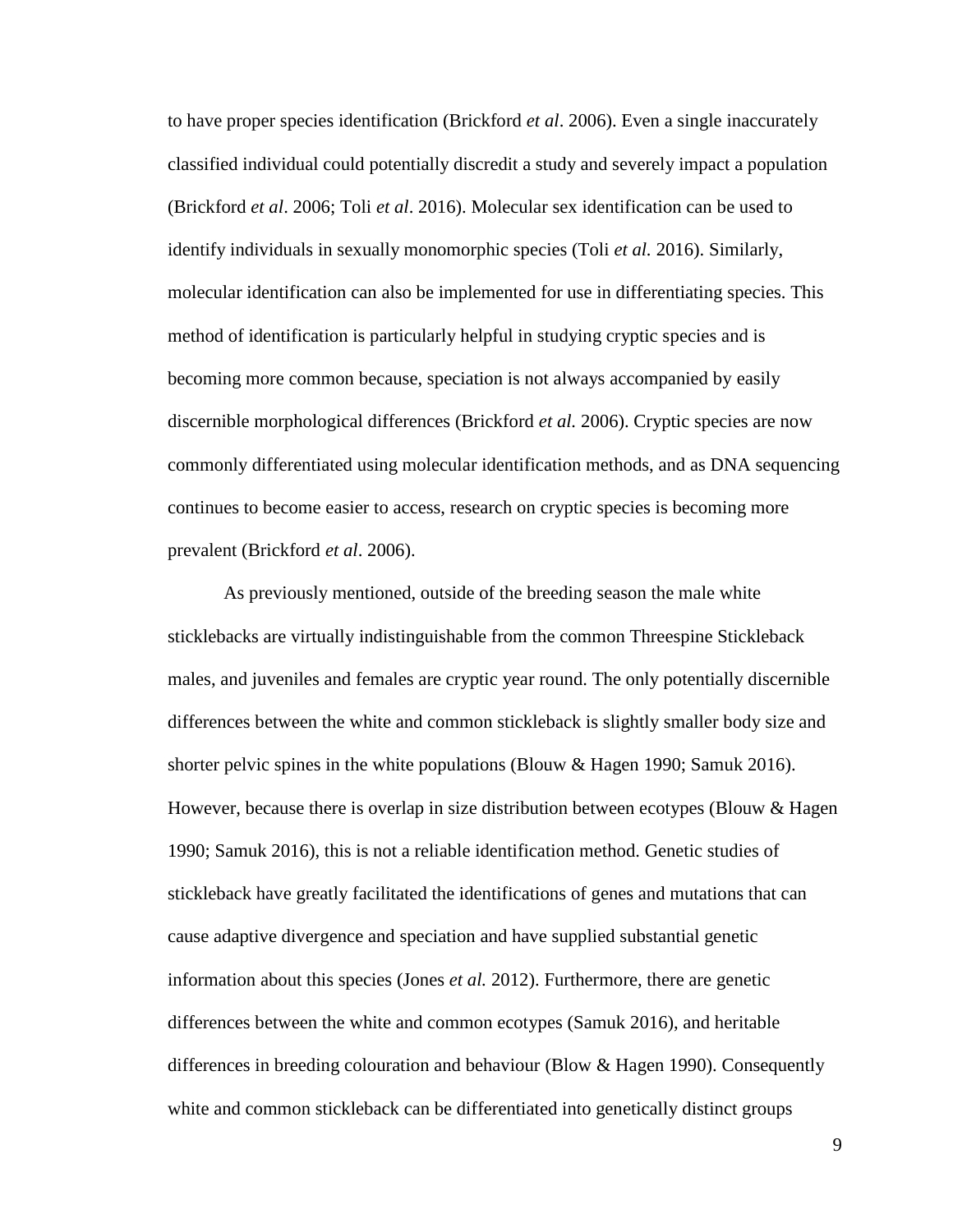(Samuk 2016; Samuk *et al.* 2017), and we predict that we can design an assay to molecularly differentiate the white stickleback from the marine Three-spine Stickleback.

## <span id="page-9-0"></span>**1.5 Thesis Goals**

The common Three-spine Stickleback and the endemic white stickleback are cryptic species outside of the breeding season. This severely limits research efforts as proper identification currently can only be achieved through visual observation of male individuals during the breeding season. The White Threespine Stickleback is in the process of speciation, and genetic differentiation, that is dispersed throughout the genome, is also present in females (Samuk 2016). Samuk (2016) was able to genetically distinguish white and common Threespine Stickleback, however to accomplish this over 10 000 genetic markers were used. The goal of this study is to leverage the data from Samuk (2016) to develop a time and cost effective genotyping assay that could be used for molecular differentiation between these two forms of stickleback. By developing a technique to molecularly identify the white and common stickleback we will facilitate the study of local adaptation and speciation of these ecotypes.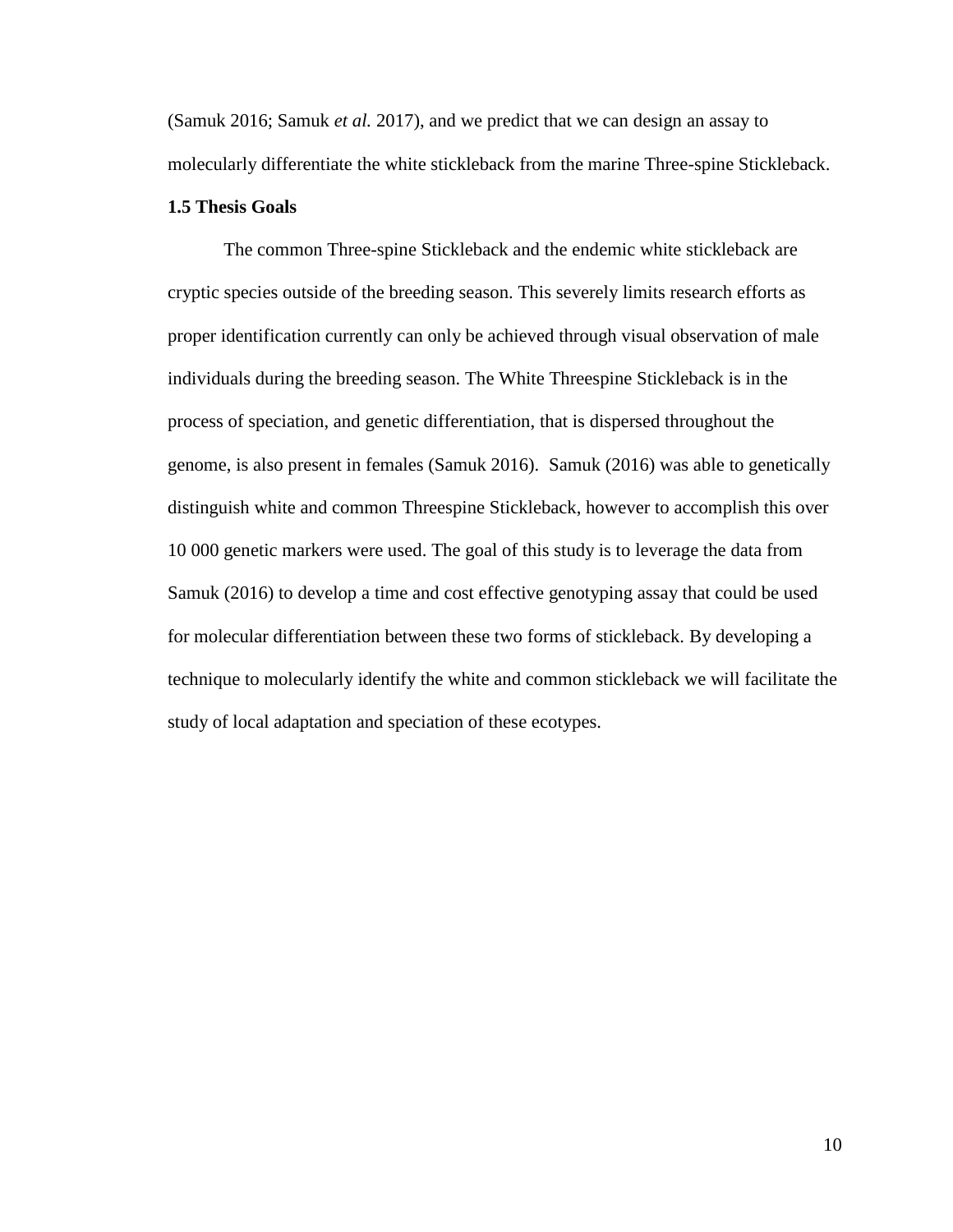## <span id="page-10-0"></span>**2. MATERIALS AND METHODS**

#### <span id="page-10-1"></span>**2.1 Collection of Threespine Stickleback (***Gasterosteus aculeatus***) Tissue Samples**

A permit was obtained from the Department of Fisheries and Oceans (Fishing Licence #343930) for fish collection. Mature stickleback were caught via dip nets as per SMU Animal Care protocol (17-18A "Collection of sticklebacks and killifish to study the evolution of fish physiology") so that the ecotype of males (white or common) could be determined by the observation of breeding colours and identification of females could be attempted by observation of behaviour and interactions with males. Fin clips, ranging in size from 2-5 mm<sup>2</sup>, were collected from the fish and preserved in 95% ethanol for later use in DNA extractions (Section 2.2).

Samples were acquired from the Nova-Scotia mainland [Canal Lake (GPS coordinates 44.497627° N, 63.900449° W, whites and commons), Lawrencetown (44.645293° N, 63.325352° W, whites), Jeddore Oyster Ponds (44.779638° N, 63.007668° W, whites), and Rainbow Haven (44.654799° N, 63.421140° W, commons)] as well as Cape Breton [Baddeck (46.101757° N, 60.745549° W, whites and commons), Gillis Cove  $(45.914407^{\circ} N, 61.054600^{\circ} W,$  whites and commons), Blues Cove (45.899065° N, 61.086559° W, whites and commons), and Little Narrows (45.993401° N, 60.979736° W, commons)]. Mainland common stickleback samples were also obtained from Stan King and Dr. Paul Bentzen from the Dalhousie Marine Gene Probe Lab [Lawrencetown Lake Estuary (44.645394° N, 63.347138° W), Mahone Bay (44.449347° N, 64.341259° W), and L'Hebert (43.799539° N, 65.009603° W)]. Of these samples, 20 mainland white males (Canal Lake and Lawrencetown) and 19 mainland common males (Canal Lake, Lawrencetown, and Mahone Bay) were selected for further analysis.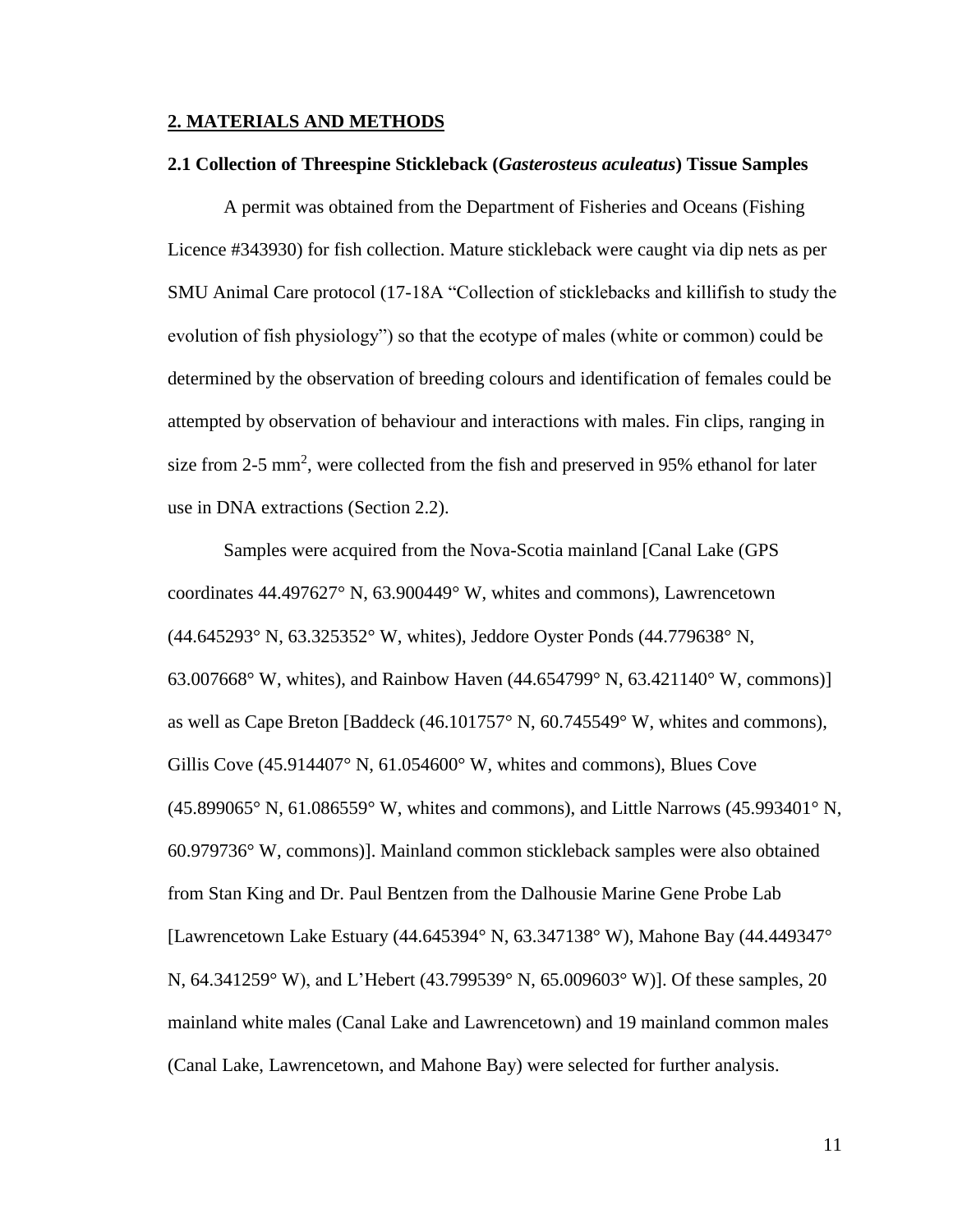## <span id="page-11-0"></span>**2.2 DNA Extractions and Quantification**

Total genomic DNA was extracted from fin clips of 319 fish using the Sigma-Aldrich GenElute<sup>TM</sup> Mammalian Genomic DNA Miniprep Kit (G1N350, 350 preps) following the instructions for mammalian tissue preparation. The optional 5 min incubation before eluting the DNA and second elution were performed for all samples. Following extractions, genomic DNA samples were stored at  $-20^{\circ}$ C. DNA was then quantified using the Nanodrop<sup>TM</sup> 1000 spectrophotometer to determine the range of DNA  $(ng/\mu L)$  obtained from the extractions to calculate quantities needed for polymerase chain reactions (PCRs).

## <span id="page-11-1"></span>**2.3 Sex Identification**

The sexually dimorphic 3' UTR of isocitrate dehydrogenase (Idh) locus was amplified to confirm the sex of each fish and to test DNA quality (Toli *et al.* 2016). The sex determining gene of Threespine Stickleback is located on a neo X and Y chromosomes which possess different allele sizes and this gene is in linkage disequilibrium with the Idh locus (Toli *et al.* 2016). PCRs were performed, using Promega GoTaq<sup>®</sup> PCR Core System I, in 25 µL reactions. Final concentrations of the reactions consisted of 1X PCR buffer (Green GoTaq® Flexi Buffer), 2 mM of magnesium chloride solution (MgCl<sub>2</sub>), 10  $\mu$ M of each primer (forward and reverse), 0.4 mM of deoxynucleotide triphosphates (dNTPs), and 0.025 U/ µL of GoTaq® DNA Polymerase (Taq).  $2 \mu L$  of genomic DNA (approximately 20 ng) was added to each reaction and nuclease-free deionized distilled water ( $ddH<sub>2</sub>O$ ) was added to obtain a final volume of 25  $\mu$ L. PCR amplification conditions were as follows; initial denaturation of 5 min at 95 °C proceeded by 38 cycles of 15 sec at 95  $^{\circ}$ C, 30 sec at 51  $^{\circ}$ C, and 30 sec at 72  $^{\circ}$ C, followed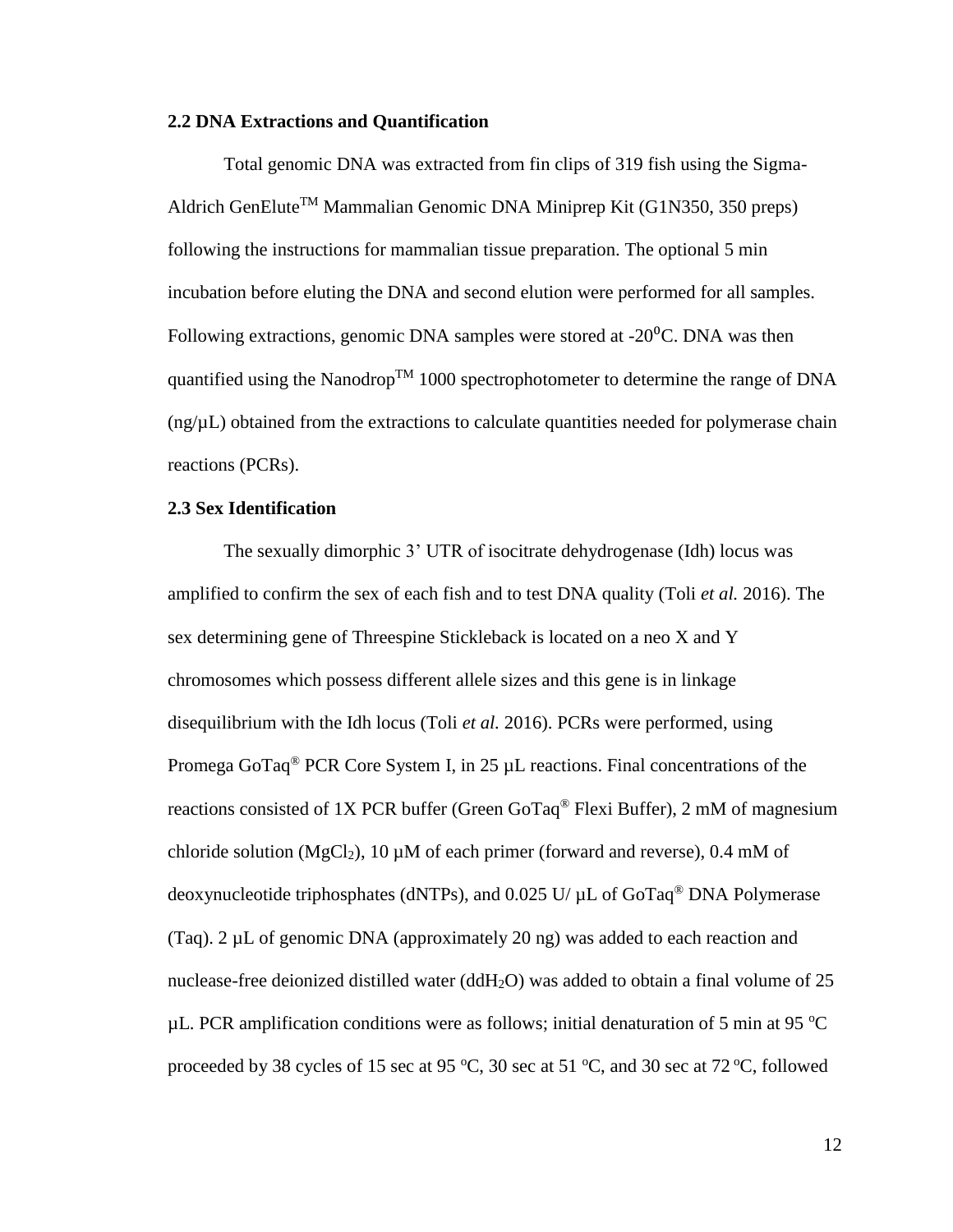by a final extension of 7 min at  $72^{\circ}$ C. The products were then run on a 2% ethidium bromide stained agarose gel to be separated by size and visualized.

## <span id="page-12-0"></span>**2.4 Selection of Genomic Regions and Primer Design**

Samuk (2016) was able to genetically differentiate white from common mainland Threespine Stickleback populations by using approximately 20000 single nucleotide polymorphisms (SNPs) identified through genotyping by sequencing (GBS). To locate outlier regions, Samuk (2016) divided the entire Threespine Stickleback genome into 75 000 base pair (bp) regions, many of which were found to differ among mainland white and common stickleback. A subset of these regions with the highest fixation indexes  $(F<sub>st</sub>)$ , a measure of population differentiation, were selected to be scanned for microsatellites to design new genomic 'markers' for the most divergent regions (Samuk 2016). Genomic windows (75 000 bp) were downloaded from Ensembl's BROADS Stickleback assembly 1 as txt files and converted to FASTA files to be run in msatcommander.

Msatcommander (Faircloth 2008) version 1.0.6 was used to find microsatellites and design primers in the selected outlier genomic regions from Samuk (2016) with the following parameters: i) perfect repeats of 10-15 dinucleotides and trinucleotides of 8+ repeats. ii) PCR product sizes of 70-80, 81-90, 91-100, and 101-120 bp including the microsatellite oligonucleotides. iii) Primer sizes of 20, 24, or 28 bp, with iv) melting temperatures (T<sub>m</sub>) of 58<sup>o</sup>C, 64<sup>o</sup>C, or 70<sup>o</sup>C (Recommendations from Ian Patterson from the Dalhousie Marine Gene Probe Lab, Personal Communication).

Primer pairs from the most variable genomic windows ( $F_{\rm st} \geq 0.217$ ) were selected for testing (12 primer pairs). The primers were tested on both common and white stickleback under regular PCR conditions (25 µL reactions, same volumes and conditions as IDH sex identification PCR) and run on an agarose gel to check that they amplified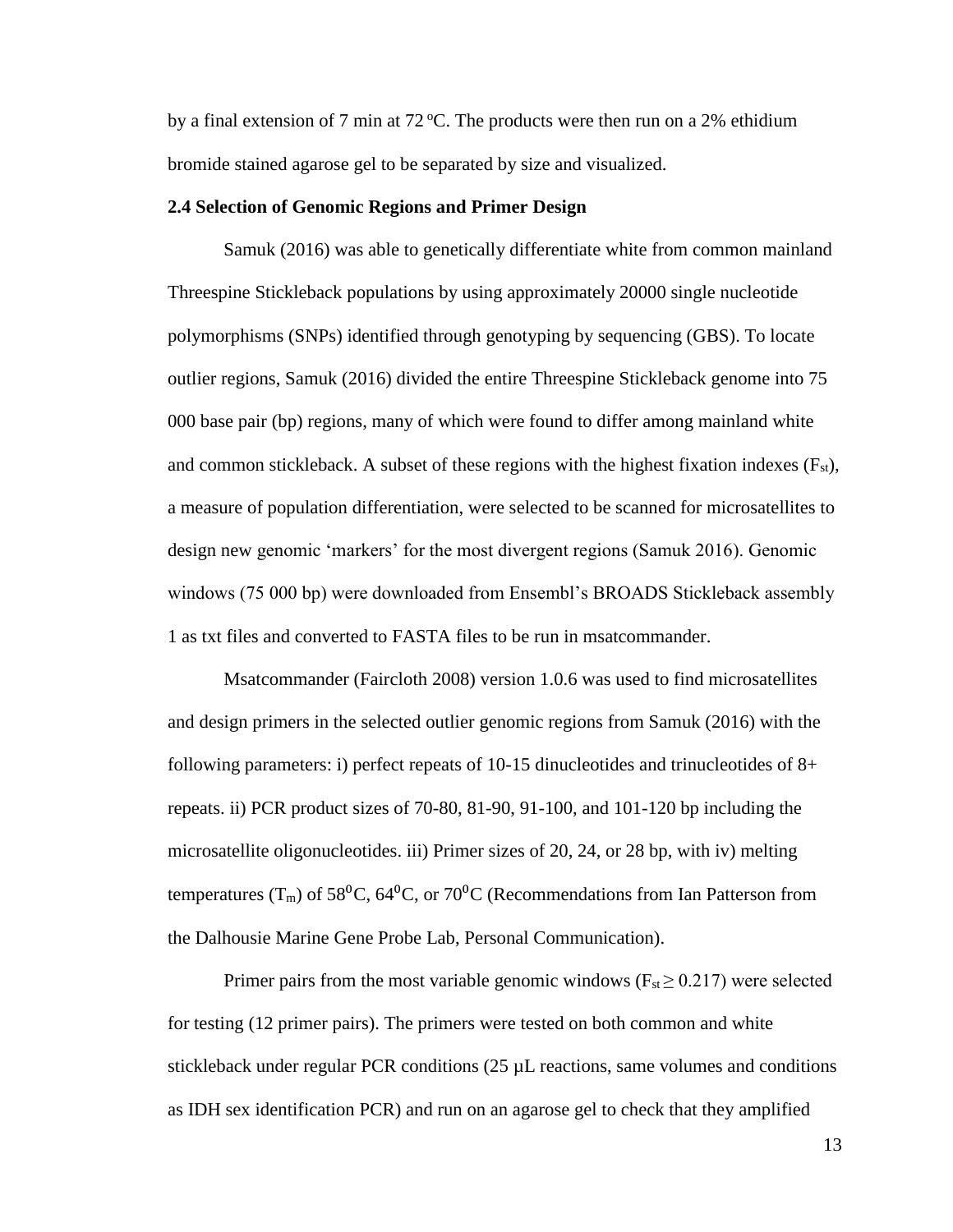loci within range of the expected product size, and to check for variation among individuals and ecotypes. Loci which appeared the most clearly on the gel and displayed the most variation were then chosen (6 primer pairs) to be labelled with fluorophores to be used in multiplex PCRs.

| Primer          | Chromol |            |                                 | Expected    |             | Multiplex                   |
|-----------------|---------|------------|---------------------------------|-------------|-------------|-----------------------------|
| Name            |         | <b>Fst</b> | Sequence                        | Product     | Fluorophore | <b>PCR</b>                  |
|                 | some    |            |                                 | <b>Size</b> |             | combination                 |
| M1              |         | 0.258      | 5'-CGGCAGGAAGAAATGATGCAAGTG-3'  | 115         | <b>FAM</b>  |                             |
|                 |         |            | 3'-CAGGGAAAGAGGCCAGACATCCAC-5'  |             |             |                             |
| M4              | 1       | 0.252      | 5'-ATCTTAGAAAGCTGCATCGCTCTC-3'  | 100         | <b>TAMN</b> |                             |
|                 |         |            | 3'-ACTCAAGGCTGTGAAATGACAAGG-5'  |             |             |                             |
| M <sub>16</sub> | 6       | 0.226      | 5'-GGTCTAAACACCGTTGCTCTGCG-3'   | 115         |             | $\overline{2}$              |
|                 |         |            | 3'-TGCTGTAATTCCCTACTGTGCATCG-5' |             | <b>HEX</b>  |                             |
| M30             | 11      | 0.717      | 5'-ATCAGTGCATTTCTTCGGTGTGTC-3'  | 80          | <b>FAM</b>  | $\mathcal{D}_{\mathcal{L}}$ |
|                 |         |            | 3'-CGACTAACAACGAGTGAAACAAC-5'   |             |             |                             |
| M33             | 12      | 0.257      | 5'-TCACAGGACTTTCAGAGATTGGAG-3'  | 120         | <b>HEX</b>  |                             |
|                 |         |            | 3'-AAACTGACGATGGGAGAGATCAGC-5'  |             |             |                             |
| M <sub>56</sub> | 21      | 0.217      | 5'-CGTTGTTTCCTCCTGGCTTGC-3'     | 90          | <b>HEX</b>  | $\mathfrak{D}$              |
|                 |         |            | 3'-CGCTCTGCTCTGAAGATCATCCAG-5'  |             |             |                             |

<span id="page-13-0"></span>**Table 1**. Selected primers fluorescently labelled with 5' modification

## <span id="page-13-1"></span>**2.5 Microsatellite Amplification and Analysis**

Multiplex PCRs were carried out using combinations of the fluorescently labelled primers (combo 1; M1, M4, & M33, & combo 2; M30, M16, & M56) and Promega's GoTaq® PCR Core System I. The PCRs had final concentrations of 1X PCR buffer, 3 mM of MgCl<sub>2</sub>,

0.2 µM (primers M1, M4, M16, & M30) and 0.125 µM (primers M33 & M56) of each primer sets, 0.4 mM of dNTPs, and 0.05 U/µL of DNA Polymerase. The volume of genomic DNA added was varied to achieve a concentration of 20 ng/25 µL, and the amount of  $ddH_2O$  also varied to obtain a final volume of 25  $\mu$ L. Amplification conditions were recommended by Dr. Tim Frasier (Personal Communication) which consisted of an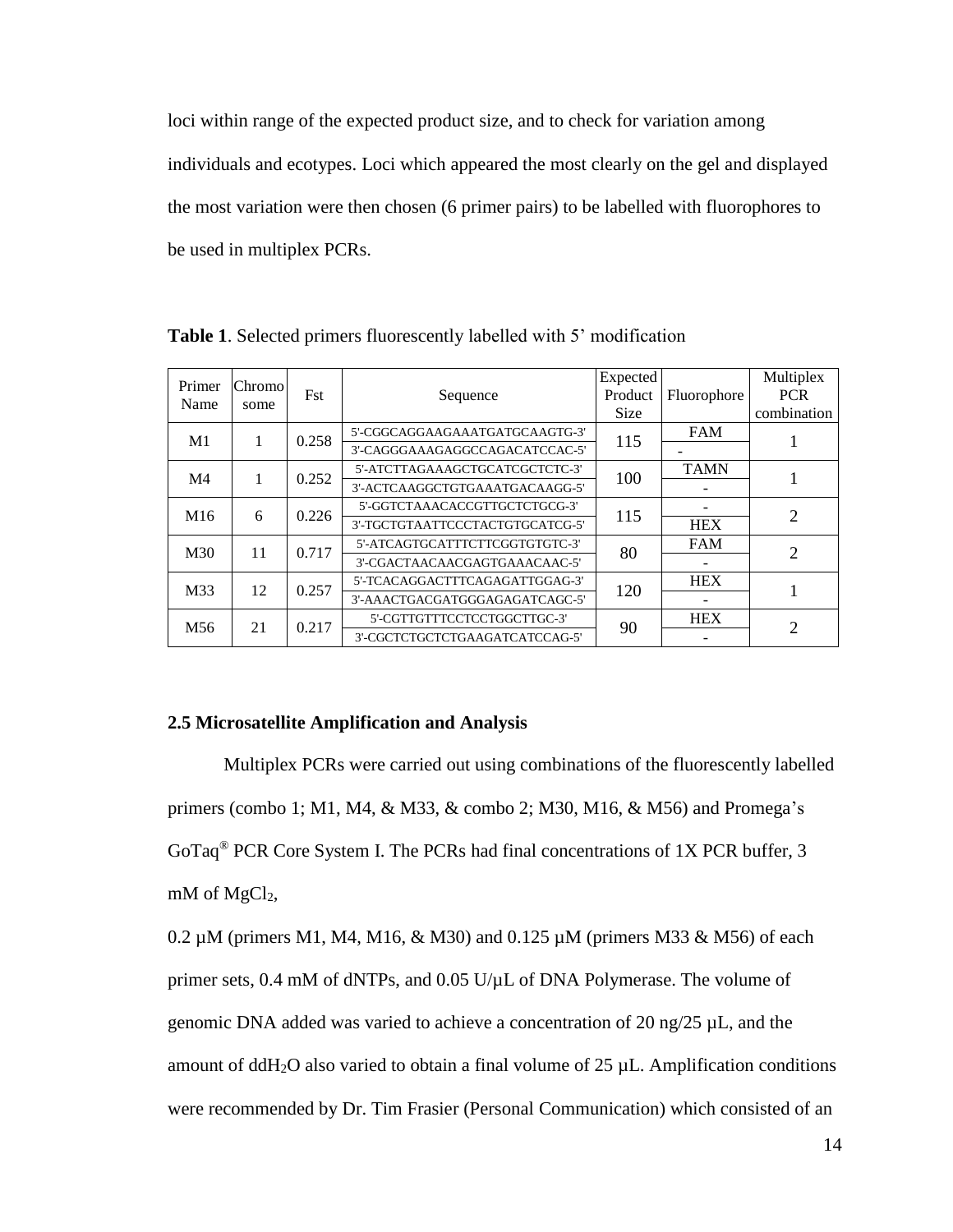initial denaturation of 5 mim at 95  $\degree$ C followed by 38 cycles of 30 sec at 95  $\degree$ C, 1 min at 58 °C, and 1 min at 72 °C, then a final extension of 45 min at 65 °C.

The multiplex PCR products of the first combination of primers (combo 1; M1, M4, & M33) were diluted by 1/15 and the products from the second combination (combo 2; M16, M30, & M56) were diluted by 1/5 to improve fluorescent signal output. Samples were then prepared to be run on the ABI 3500xL Genetic Analyser in solutions of 0.25  $\mu$ L of GeneScan<sup>TM</sup> 600 Liz<sup>TM</sup> dye Size Standard v2.0 (Life Technologies), 2  $\mu$ L of diluted samples, and 10  $\mu$ L of formamide that were then denatured at 95 °C for 5 min to allow the DNA to remain denatured at room temperature. Products were then size separated by the ABI 3500xL capillary analyser.

Fragment analysis was used to genotype the samples and amplified products were visualized and analyzed using the program GeneMarker® version 2.6.4. Taking into account stutter and the tendency of Taq polymerase to add an A to the end of DNA fragments during PCRs, microsatellite alleles were scored.

## <span id="page-14-0"></span>**2.6 Statistical Analysis**

Allele frequencies for each locus were calculated from the scored microsatellites of each region for both white and common populations. Discriminant analysis of principal components (DAPC) was performed on R version 3.4.4 (R Development Core Team 2018) using the 'adergenet' version 2.1.1 package (Jombart & Ahmed 2011). This multivariate analysis uses genetic data to identify and describe population structure as well as pinpoint loci that are best suited for discriminating groups (Jombart *et al.* 2010).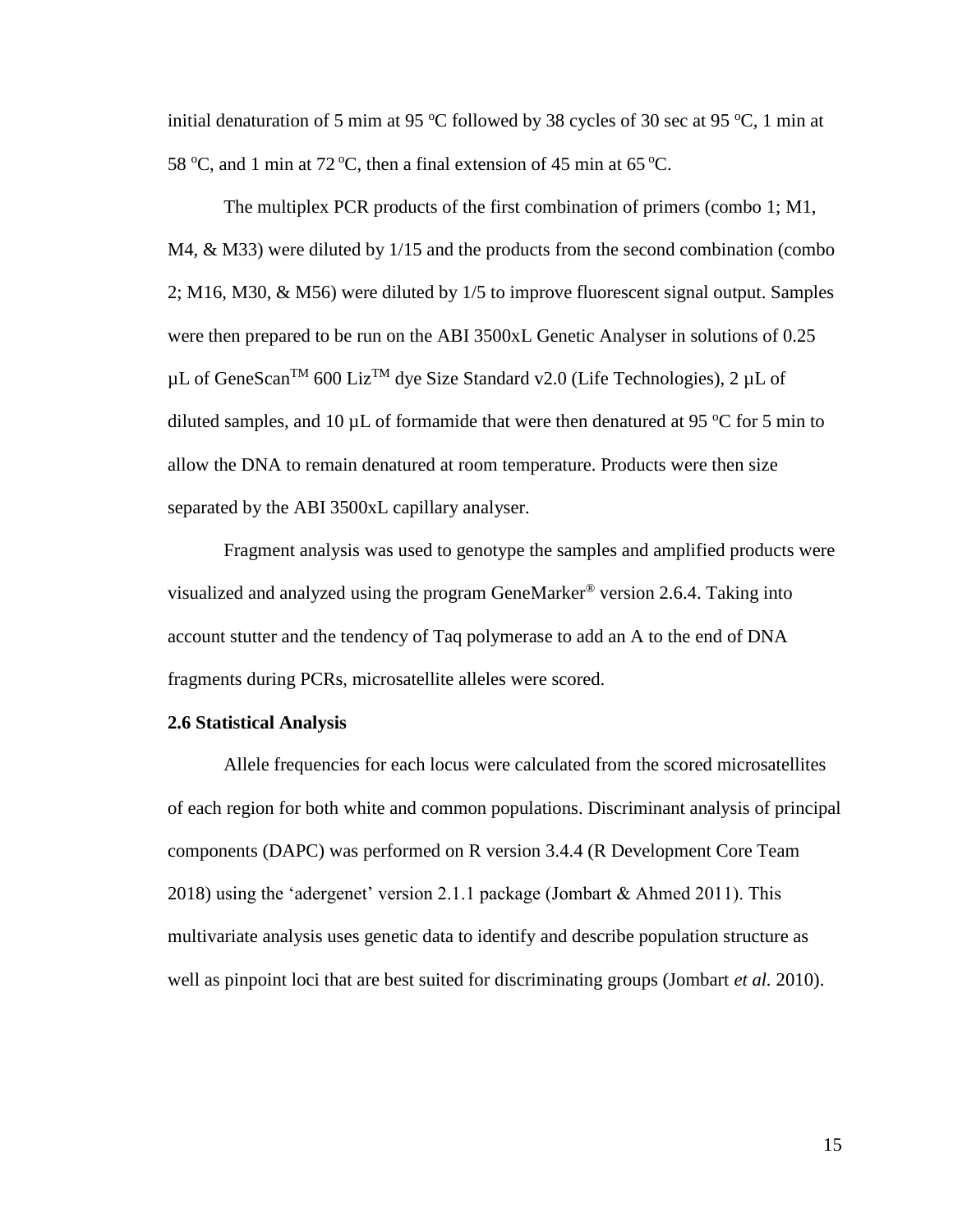## <span id="page-15-0"></span>**3. RESULTS**

## <span id="page-15-1"></span>**3.1 Genetic Confirmation of Individual Sex Identification from Field Observation**

The sexually dimorphic IDH locus amplifies two alleles in males and one in females, and has been shown to have a zero percent error rate for other Atlantic stickleback populations (Toli *et al.* 2016). Of our fish, all IDH genotype sex identifications corresponded perfectly with individual sex identification from the field (section 2.1 Collection of Threespine Stickleback (*Gasterosteus aculeatus*) tissue samples). Only males were selected for further analysis of genetic divergence between white and common stickleback as their ecotype could be more definitively determined than that of females.



<span id="page-15-2"></span>**Figure 1**. Visualization of IDH sexing locus amplifications. PCR products run out on 2% ethidium bromide stained agarose gel with a 100bp ladder for size reference.

## <span id="page-15-3"></span>**3.2 Testing Primers for Variation in Selected Microsatellites on Agarose Gels**

All primers amplified products of the expected size and M1, M4, M16, M30,

M33, and M56 also displayed some level of variation among individuals. These were chosen to be fluorescently labeled for use in multiplex PCRs (Table 1). PCRs products were visualized on agarose gels to compare to expected allele sizes and obtain estimates of allele sizes (Figure 1).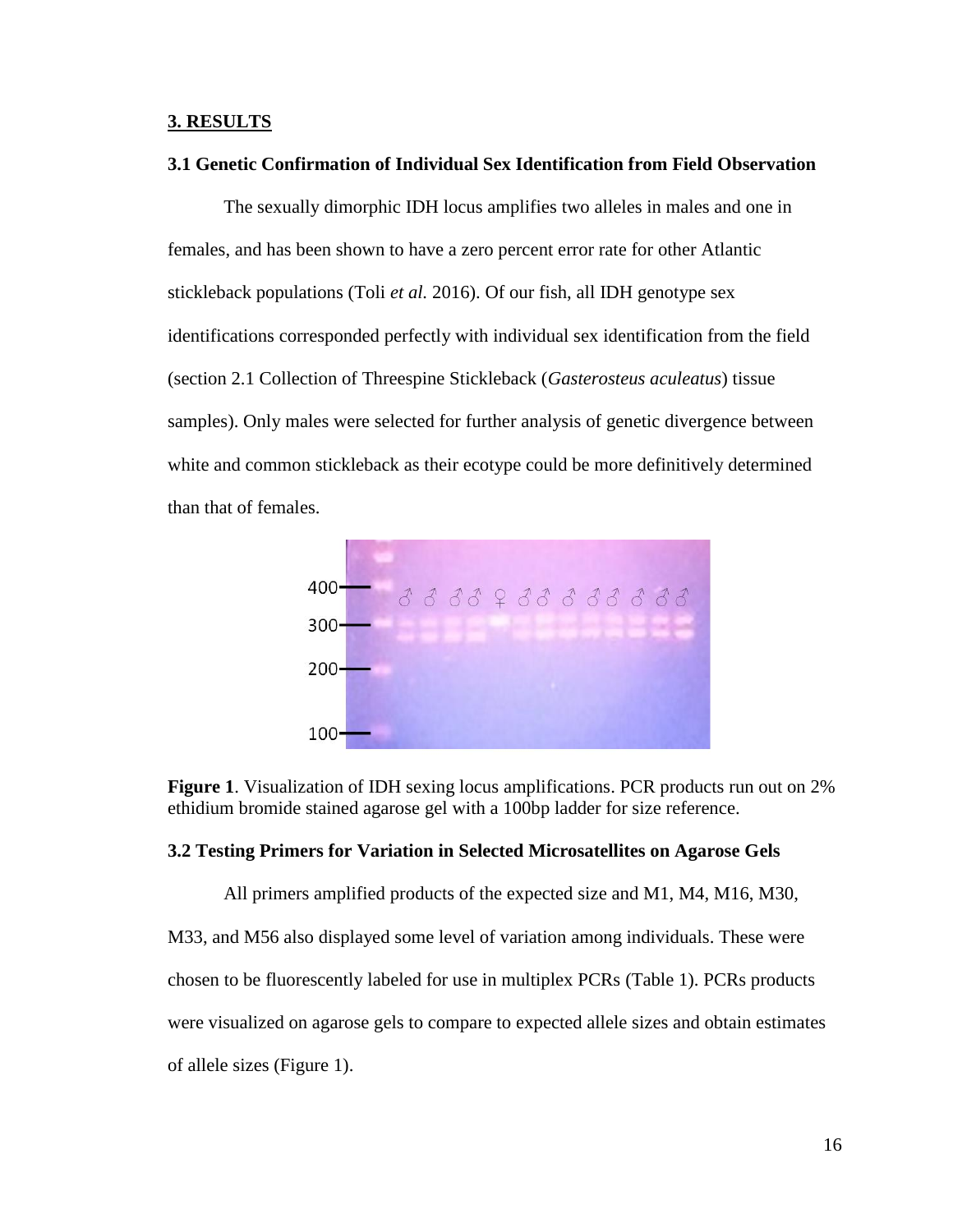

<span id="page-16-0"></span>**Figure 2.** Visualization of microsatellite amplifications. PCR products of the M1 primer set (A), M4 primer set (B), M30 primer set (C), M33 primer set (D), and M56 primer set (E) from white (right half of gel) and common (left half of gel) stickleback run out on 4% ethidium bromide stained agarose gel. A 100bp ladder was run in (A), but did not effectively separate. Thus, a 20bp ladder was used on subsequent gels (B, C, D, & E).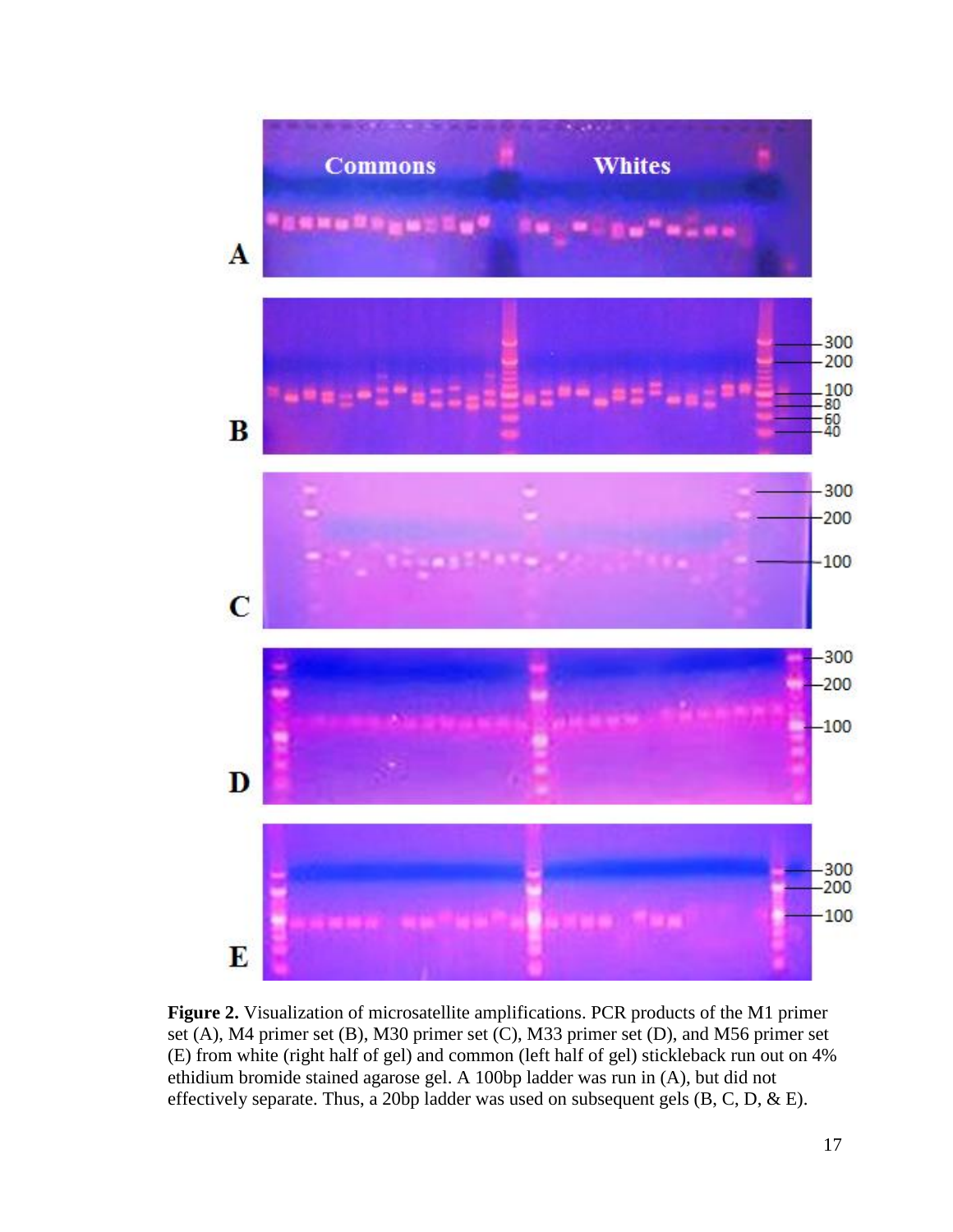The Thermo Scientific<sup>™</sup> O'RangeRuler 20bp DNA Ladder, ready-to-use 20-300bp ladder was found to run around 60bp slower than the PCR products, as well as all other DNA ladders tested in the lab, consequently our microsatellites are approximately 60bp smaller than the size indicated by the ladder in Figure 1.

## <span id="page-17-0"></span>**3.3 Multiplex Fluorescent Microsatellite Product Analysis**

The five microsatellite loci presented in section 3.2 were amplified with the fluorescently labelled primers in the combinations summarized in Table 1 and run through the ABI 3500xL. Scoring loci from the multiplex PCRs was not possible for any loci except one (M4). Other loci were run in single reactions using the same PCR conditions, and scored, as there was not sufficient time to further optimize multiplex reactions. However, the M16 primer set was not used as the amplified region interfered with the M56 locus which appeared to have clearer microsatellite peaks.

## <span id="page-17-1"></span>**3.4 Scoring Alleles**

The scoring of alleles using the GeneMarker® version 2.6.4 program revealed 19 alleles at the M4 locus, 4 alleles at the M33 locus, and 5 alleles at the M56 locus. Allele frequencies were calculated for these three regions and with the exception of a few alleles that were found in a small number of individuals all alleles appeared in both white and common stickleback (Figure 2).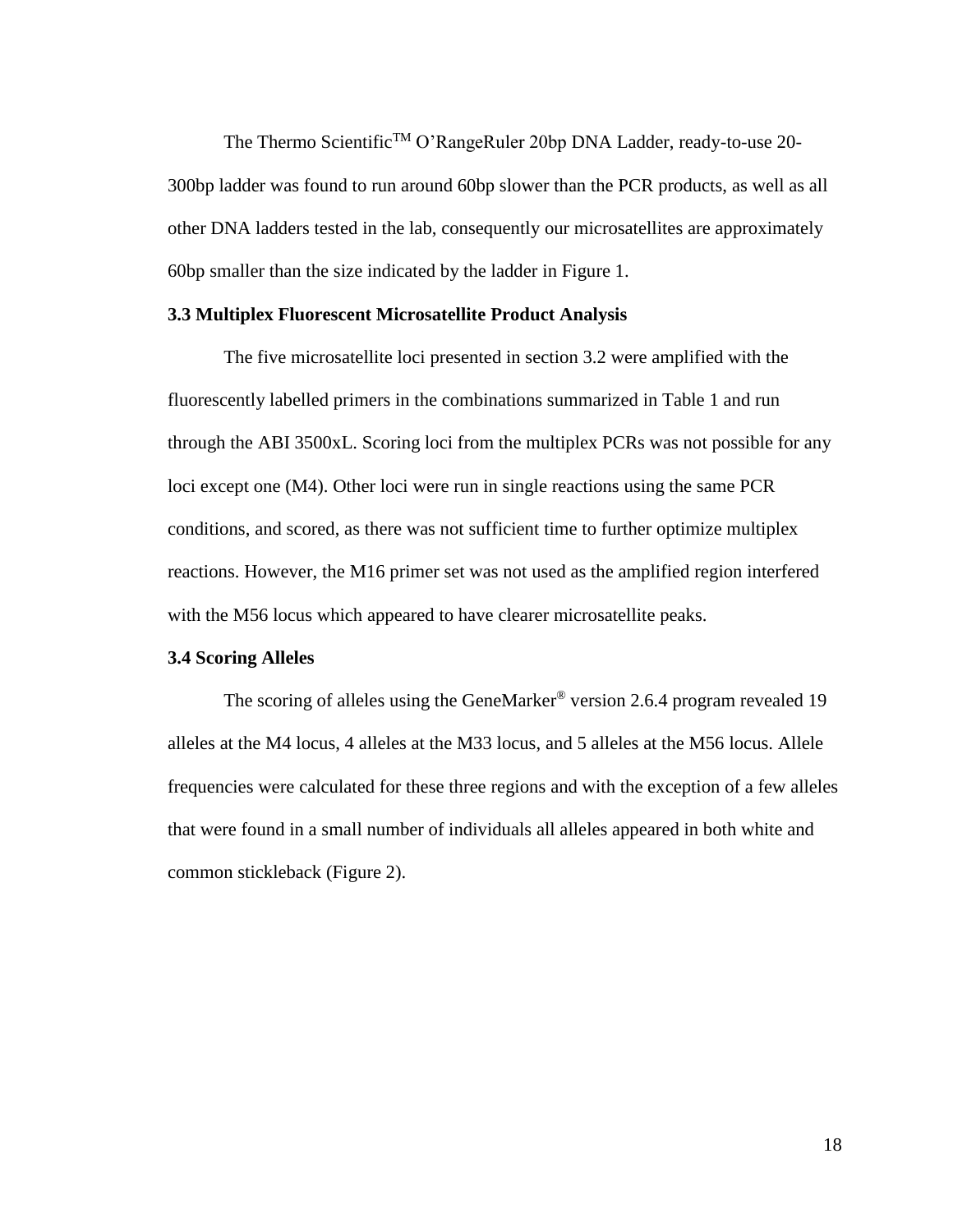

<span id="page-18-0"></span>**Figure 3.** Microsatellite allele frequencies at the M4 (A), M33 (B), and M56 (C) loci of both white and common stickleback. Colours represent different sized PCR products (alleles) and correspond to the colours on the right.

## <span id="page-18-1"></span>**3.5 Statistical Analysis**

Discriminant analysis of principal components (DAPC) was unable to clearly differentiate the white and common ecotypes from all locations into distinct groups (Figure 3A). However, there was some degree of separation between Canal Lake white and common stickleback (Figure 3A). This differentiation is largely due to variation at the M4 locus (Chromosome 1) and the M33 locus (Chromosome 12), with little contribution from the M56 locus (Chromosome 21) (Figure 3B).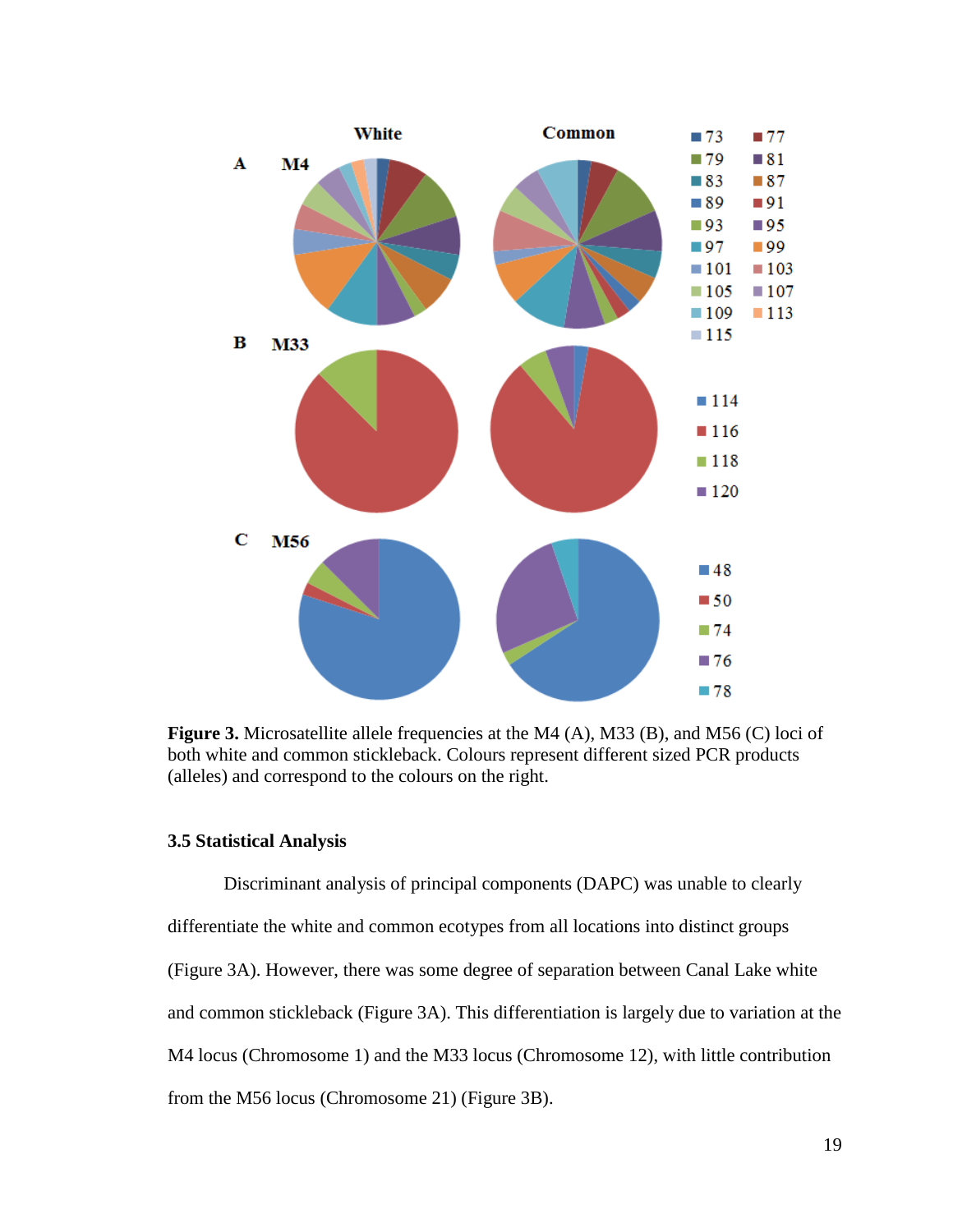

<span id="page-19-0"></span>**Figure 4**. (A) Discriminant analysis of principal components (DAPC) derived from variation in three stickleback microsatellite loci (M4, M30, M56) in 'white' and 'common' stickleback ecotypes from different locations. The inset on the bottom right displays the eigenvalues for the two axes. Filled markers represent common individuals and empty markers represent white individuals. Locations are displayed with different  $colours$  and symbols (canal = Canal Lake; lawrencetown = Lawrencetown Beach; mahone bay = Mahone bay). (B) The factor loadings for each loci (M4, M30 or M56), and the alleles found at each loci, for the first principal component of the DAPC.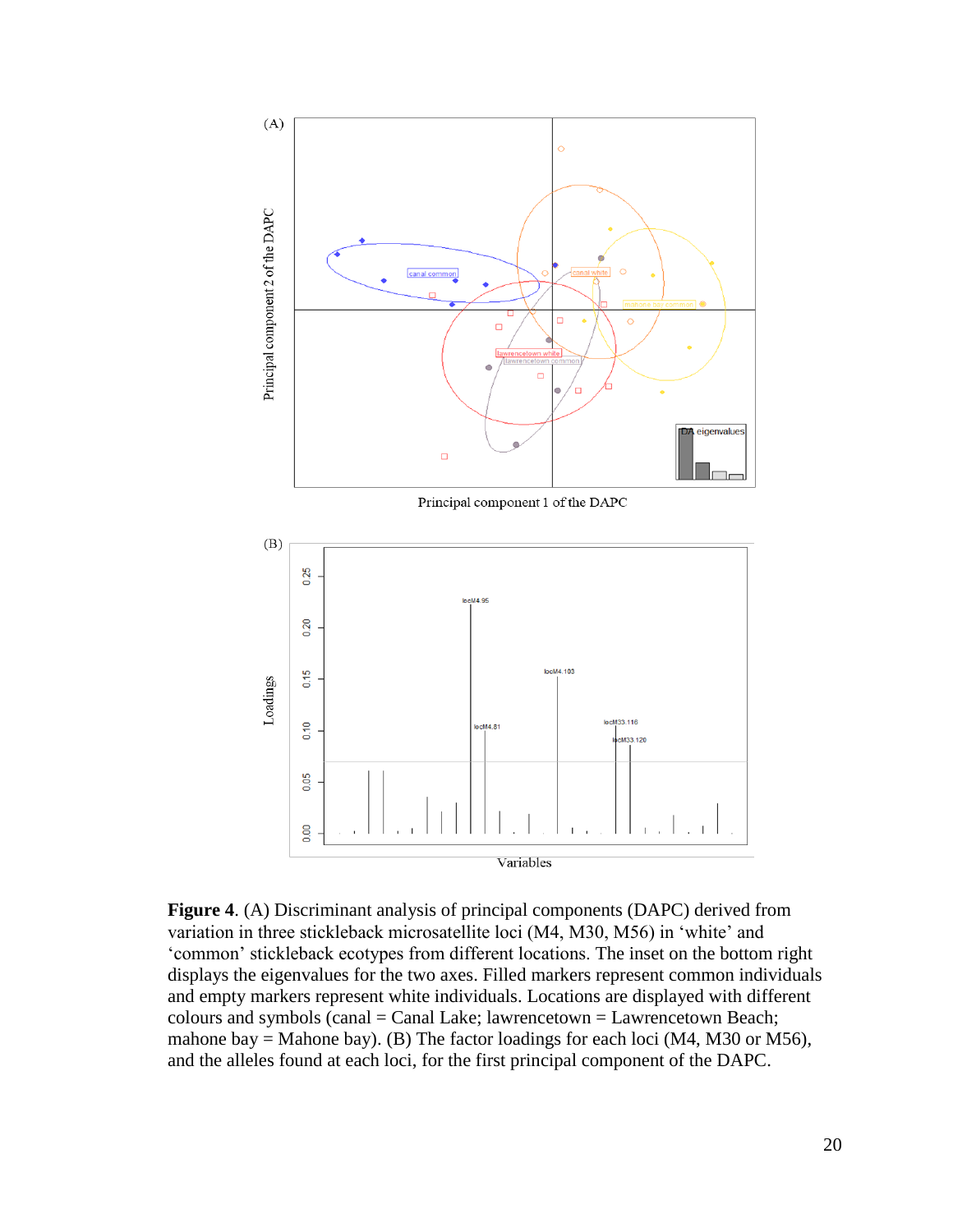#### <span id="page-20-0"></span>**4. DISCUSSION**

#### <span id="page-20-1"></span>**4.1 Major Findings**

The use of only three different loci on three chromosomes was insufficient to differentiate white from common Threespine Stickleback ecotypes from mainland Nova Scotia **(**Figure 4A**)**. Each of the chosen regions displayed considerable variation, as predicted, however this variation was present both between and within populations. It is therefore going to be necessary to select more regions to effectively differentiate these fish ecotypes. Promising candidate loci include the three other regions initially selected for this study (on chromosomes 1, 6, and 11 which could be amplified with primers M1, M16, & M30, respectfully; Table 1); they are all within the genomic regions (75 000 bp) found by Samuk (2016) to have high Fst values (Fst  $> 0.22$ ), amplified products of expected size, and displayed variation. However, additional loci may need to be selected within closer proximity to, and in linkage disequilibrium with, the SNP regions used by Samuk (2016) to find loci possessing higher divergence between ecotypes that can effectively differentiate the ecotypes.

The addition of more loci from the regions Samuk (2016) determined to be differentiated between ecotypes is expected to be successful in distinguishing white from common stickleback, but the number of additional loci that will be required is unclear. If a successful genetic assay can be developed it would allow identification of breeding fish in a more timely and cost effective manner than would be required by a complete genome scan (Samuk 2016).

## <span id="page-20-2"></span>**4.2 Locus Variation**

A wide range of variation was observed at the chosen loci both among individuals and within populations. These differences were not surprizing as marine organisms with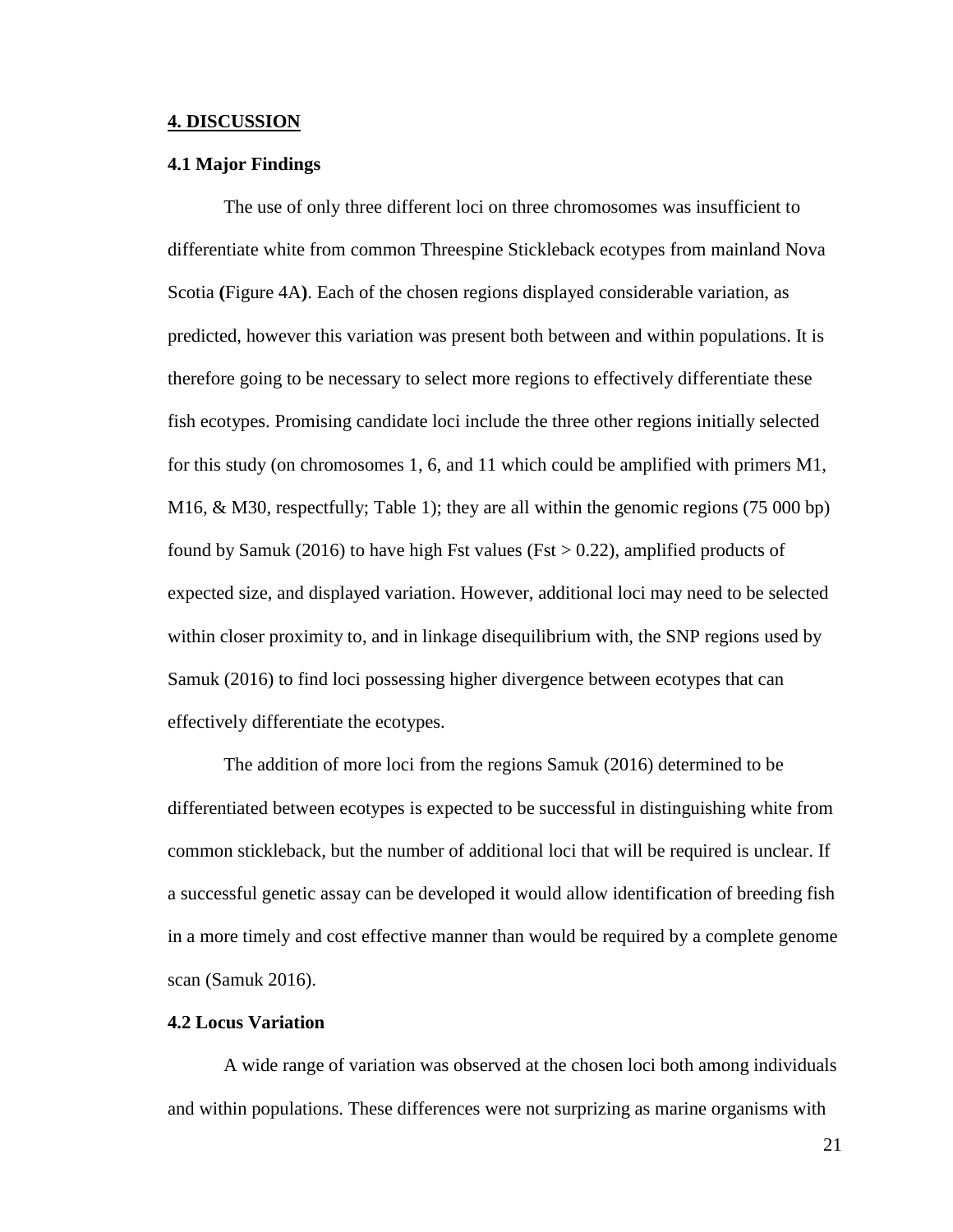extensive ranges, such as Threespine Sticklebacks, usually present with low genetic differentiation among populations and high variation within populations (DeFavieri *et al.* 2013). This is due to features that cause high variation within populations such as large effective population sizes with a high degree of gene flow, qualities shared by both stickleback ecotypes examined in this study (Nielsen *et al.* 2009; DeFavieri *et al.*2013).

The chosen regions (75 000 bp windows) were from sections of the genome displaying high population differentiation (Samuk 2016; Fst's  $> 0.2$ ), however the differences in these regions is not fixed. The given genetic evidence suggests these fish are only recently diverged and that there is still a considerable amount of gene flow between populations (Samuk 2016). It is also worth noting that there is potentially recombination occurring between our markers and the ones used by Samuk (2016), in a way that they are not in linkage disequilibrium. It may therefore be necessary to select regions nearer to Samuk's (2016) outlier single nucleotide polymorphisms between white and common Threespine Stickleback populations. The use of several different genomic regions in conjunction would thus be a promising method to identify the ecotypes since there will most likely not be enough differentiation (i.e. no fixed differences) at any one given locus to separate the fish into distinct groups.

As well as designing primers for selected loci, msatcommander (Faircloth 2008) provided expected product sizes. When products were visualized on gels the sizes were slightly larger than those provided by the program. When the sizes observed on the gels were compared to the sizes provided by the ABI, allele sizes were consistently roughly 60 bps larger than expected indicating a problem either with the 20bp ladder used for the gels or possibly improper calibration of the ABI. It was later determined by comparisons to other DNA ladders by other lab members that the 60bp differences observed were due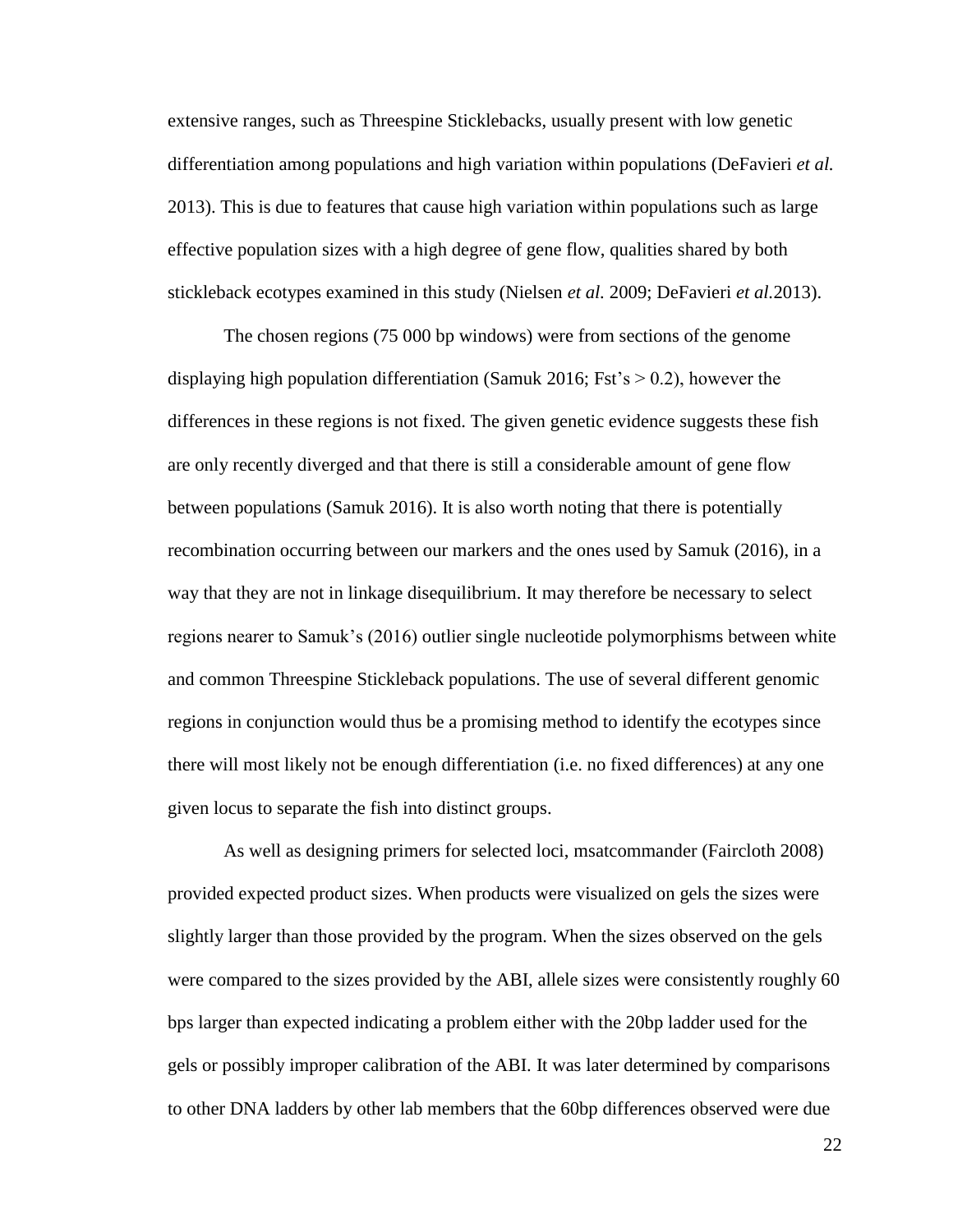to faster migration of the 20bp ladder through gels (Y. Gbotsyo, Personal Communication). Regardless, this would not have negatively affected results as the difference in sizes was consistent across all loci and samples.

## <span id="page-22-0"></span>**4.3 Future Directions**

The next step in the development of a time and cost effective molecular identification method for these stickleback ecotypes would be to genotype additional microsatellites in the regions detected by Samuk (2016) showing high population differentiation. When msatcommander was used to find microsatellites and design primers, hundreds of primer sets were designed. Of these 80 had been chosen as potential loci. These were narrowed down over the course of the study to the three that were examined in detail. The additional primer sets designed by msatcommander will be used in large multiplex reactions and then sequenced using next generation sequencing technology (Illumina MiSeq) in collaboration with the Dalhousie Marine Gene probe lab. Then, MEGASAT (Zhan *et al.* 2017) will be used to separate and score alleles. MEGASAT (Zhan *et al.* 2017) is a program designed to analyze microsatellites and score alleles, taking into account stutter and non-target amplifications, of large multiplex reactions. Using MEGASAT to analyze many more loci will increase the chances of finding successful combinations of loci that are capable of differentiating white and common stickleback.

Once successful, the identification of either ecotype of stickleback will be possible for all males, females, and juveniles, outside of the breeding season. When we are able to accurately identify females it will be possible select specific individuals of known ecotypes to breed these fish for quantitative genetic studies to map quantitative traits and uncover the genes contributing to the variations in behaviour and morphology (reviewed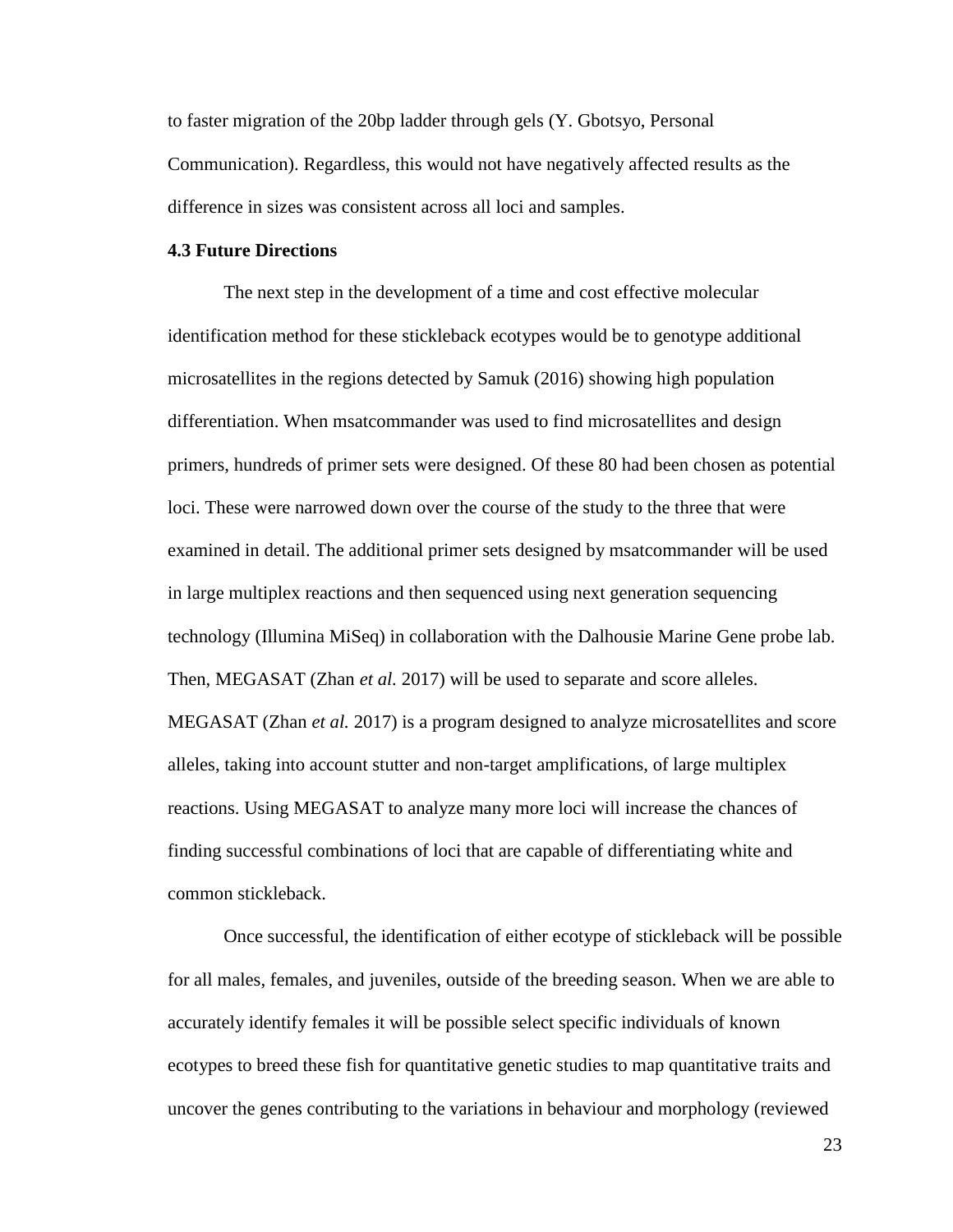by Peichel & Marques 2017). Breeding crosses of these fish is necessary to begin studies of the genetic basis of parental care in these fish as well as the evolution of white breeding colouration of the males. Presently there are no studies on the genes contributing to variation in these traits and the lack of an effective identification method is the main limiting factor in designing crosses for quantitative genetic studies. It will also be possible to survey fish from different areas, and compare mainland vs. Bras d'Or populations. Common sticklebacks from the Nova Scotia mainland and the Bras d'Or lakes are genetically different, so whites from the two regions may be the result of convergent evolution (Samuk 2016). These studies would contribute to the understanding of the underlying mechanisms leading to the divergence of these ecotypes.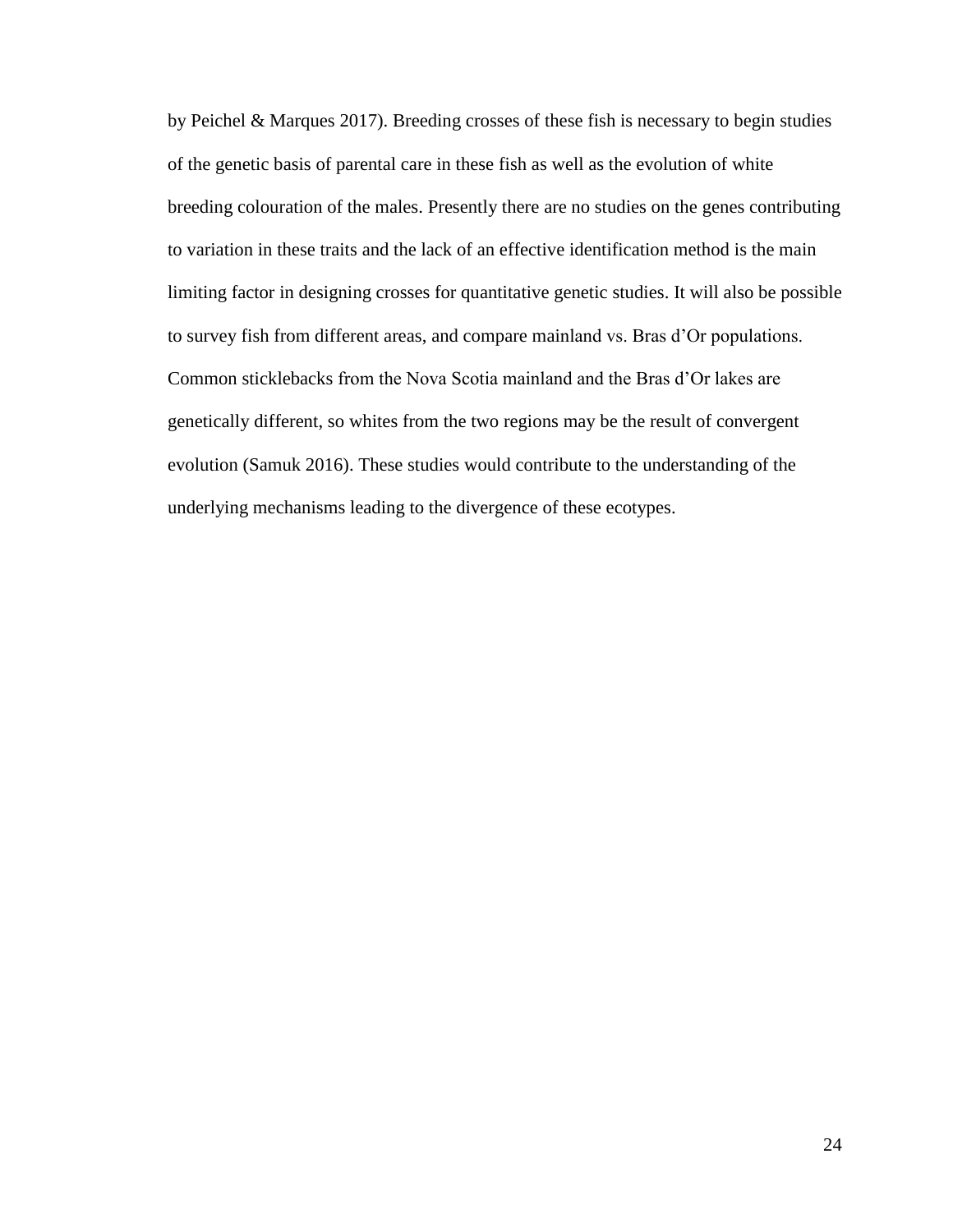## <span id="page-24-0"></span>**5. LITERATURE CITED**

- Bell M.A., Foster M.A. (1994) Introduction to the evolutionary biology of the threespine stickleback. In *Introduction to the evolutionary biology of the threespine stickleback* (Bell M.A. & Foster S.A., eds) pp. 1-26, Oxford University Press.
- Blow D.M., Hagen D.W. (1990) Breeding ecology and evidences of reproductive isolation of a waidesperad stickleback fish (*Gasterosteidae*) in Nova Scotia, Canada. *Biological Journal of the Linnean Society* 39, 195-217
- Blow D.M. (1996) Evolution of offspring desertion in a stickleback fish. *Ecoscience* 3, 18-24
- Brickford D., Lohman D.J., Sodhi N.S., Ng P.K., Meier R., Winker K., Ingram K.K., Das I. (2006) Cryptic species as a windown on diversity and conservation. *Trends in Ecology & Evolution* 22(3), 148-155
- Butlin R., Debelle A., Kerth C., Snook R.R., Beukeboom L.W., Cajas R.F.C., Diao W., Maan M.E., Paolucci S., Weissing F.J., *et al.* (2012) What do we know about speciation? *Trends in Ecology & Evolution* 27, 27-39
- Coyne J.A., Orr H.A. (1998) The evolutionary genetics of specation. *Phil. Trans. R. Soc. Lond.* 353, 287-305
- DeFaveri J., Shikano T., Shimada Y., Meril J. (2013) High degree of genetic differentiation in marine three-spined sticklebacks (*Gasterosteus aculeatus*). *Molecular Ecology* 22(18), 4811-4828
- Faircloth B.C. (2008) MSATCOMMANDER: detection of microsatellite repeat arrays and automated, locus-specific primer design. *Molecular Ecology Resources* 8, 92- 99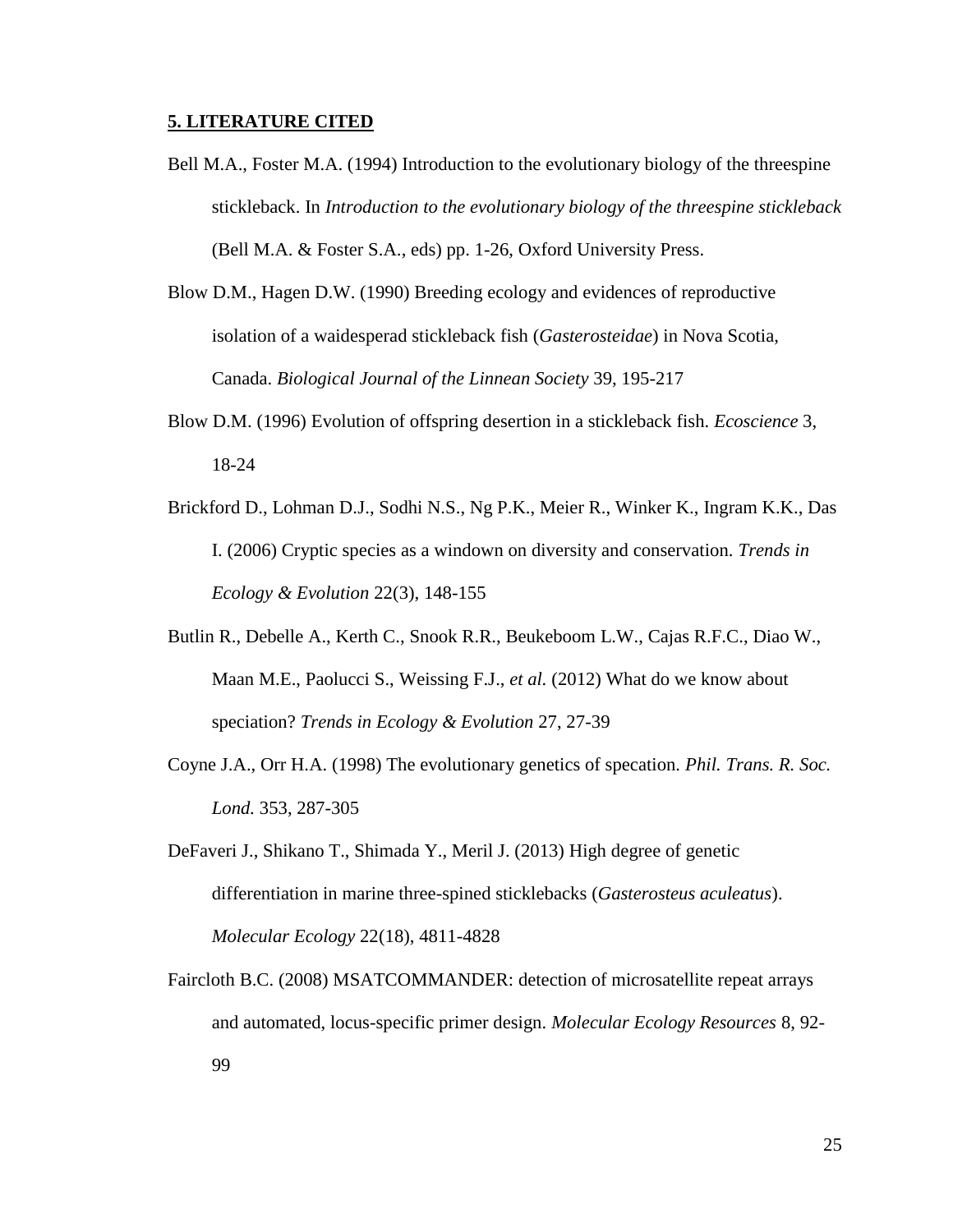- Jamieson I.G., Blow D.M., Colgan P.W. (1992) Field observations on the reproductive biology of a newly discovered stickleback (*Gasterosteus*). *Canadian Journal of Zoology* 70, 1057-1063
- Jombart T., Devillard S., Ballou F. (2010) Discriminant analysis of principal components: a new method for the analysis of genetically structured population. *BMC Genetics* 11, 94-109
- Jombart T. and Ahmed I. (2011) adegenet 1.3-1: new tools for the analysis of genome-wi de SNP data. Bioinformatics. doi:10.1093/bioinformatics/btr521
- Jones F.C., Grabherr M.G., Chan Y.F., Russell P., Mauceli E., Johnson J., Swofford R.,
- Pirun M., Zody M.C., White S., *et al.* (2012) The genomic basis of adaptive evolution in threespine sticklebacks. *Nature* 484, 55-61
- Lowry D.B. (2012). Ecotypes and the controversy over stages in the formation of new species. *Biological Jounal of the Linnean Society* 106(2), 241-257
- McKinnon J.S., Rundle H.D. (2002) Speciation in nature: the threespine stickleback model systems. *Trends in Ecology & Evolution* 17(10), 480-488
- Nielsen E.E., Hemmer-Hansen J., Larsen P.F., Bekkevold D. (2009) Population genomics of marine fishes: identifying adaptive variation in space and time. *Molecular Ecology* 18(15), 3128-3150
- Nosil P., Harmon L.J., Seehausen O. (2009) Ecological explinations for (incomplete) speciation. *trends in Ecology & Evolution* 24(3), 145-156
- Peichel C.L. & Marques D.A. (2017) The genetic and molecular architecture of phenotypic diversity in sticklebacks. *Philosophical Transactions of the Royal Society B: Biological Sciences* 372: 20150486